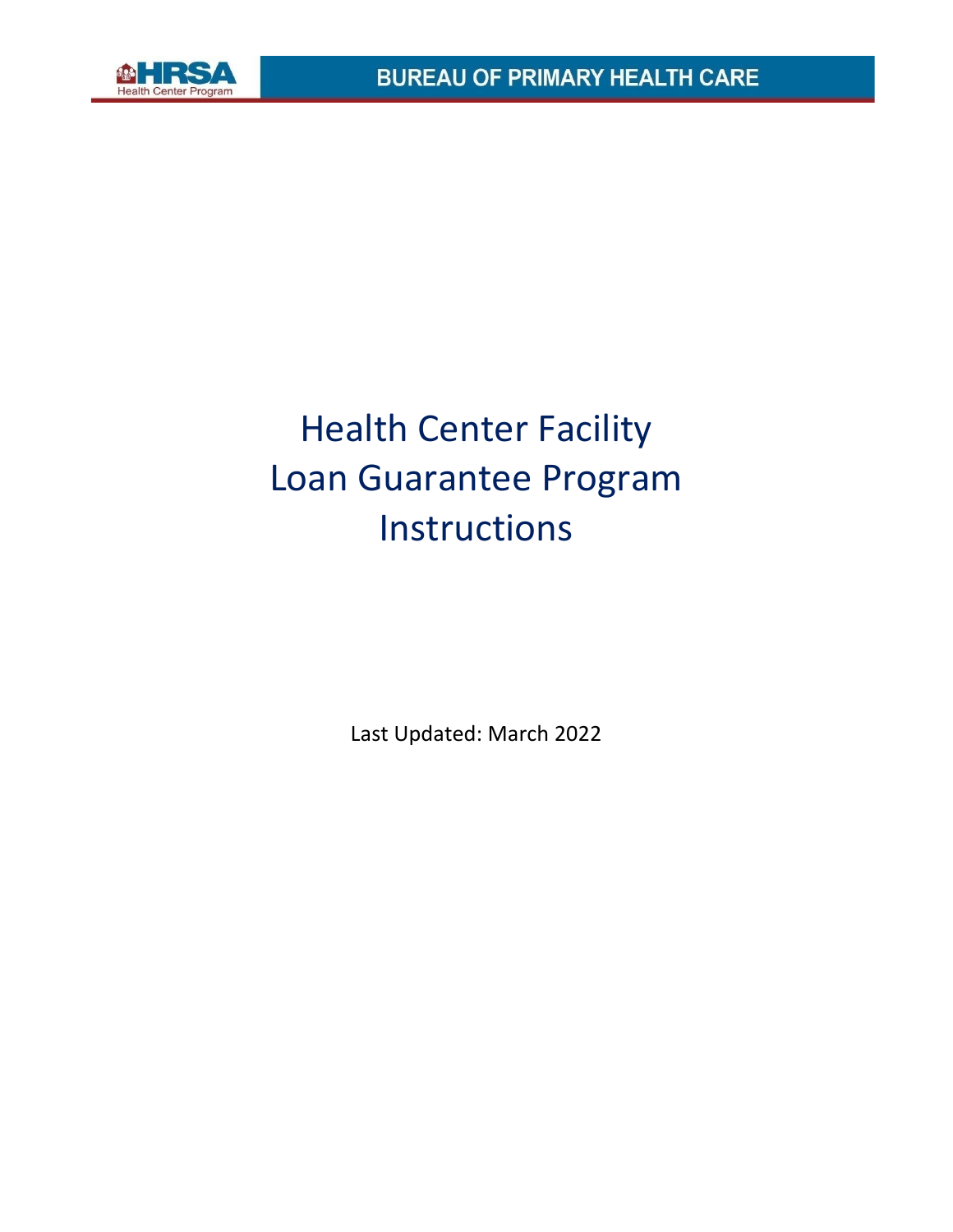# **Contents**

| Chapter 1: Introduction, Eligibility, Loan Information, and the Guarantee 4         |
|-------------------------------------------------------------------------------------|
|                                                                                     |
|                                                                                     |
|                                                                                     |
|                                                                                     |
|                                                                                     |
|                                                                                     |
|                                                                                     |
|                                                                                     |
|                                                                                     |
|                                                                                     |
|                                                                                     |
|                                                                                     |
|                                                                                     |
|                                                                                     |
|                                                                                     |
|                                                                                     |
|                                                                                     |
|                                                                                     |
|                                                                                     |
| Lender's statement describing the value of the HRSA loan guarantee to the applicant |
|                                                                                     |
|                                                                                     |
|                                                                                     |
| Four years of historical visit volume and patient services payer mix 15             |
|                                                                                     |
| Appraisal for owned and leased properties (as-built, as warranted)15                |
|                                                                                     |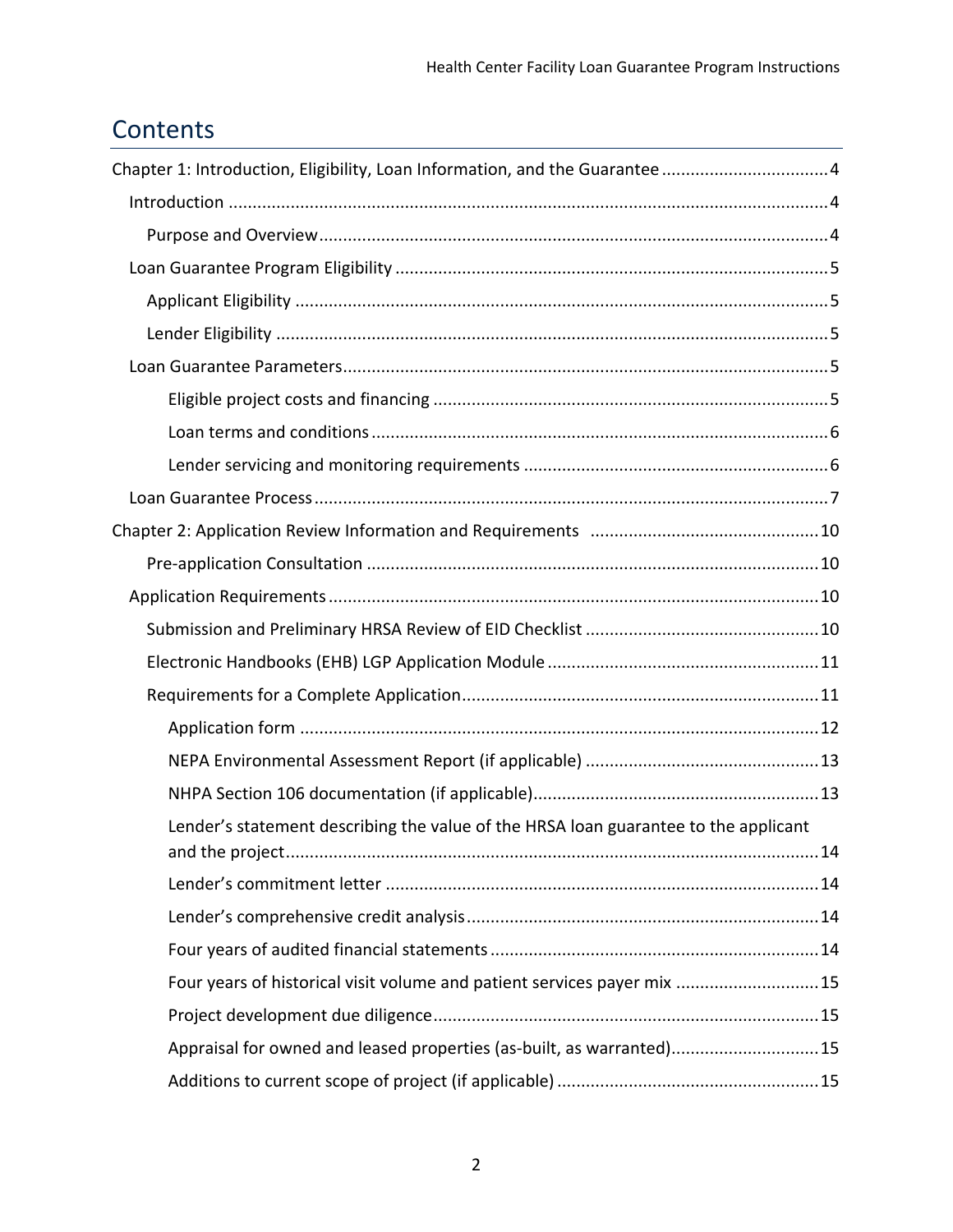| 1.                                                                                   |                                                                                    |  |  |
|--------------------------------------------------------------------------------------|------------------------------------------------------------------------------------|--|--|
| 2.                                                                                   | Architectural/Engineering (A/E) Reasonableness Review 17                           |  |  |
| 3.                                                                                   |                                                                                    |  |  |
| 4.                                                                                   |                                                                                    |  |  |
| 5.                                                                                   |                                                                                    |  |  |
| 6.                                                                                   |                                                                                    |  |  |
|                                                                                      | Chapter 3: Loan Closing, Monitoring, and Administrative and Policy Requirements 23 |  |  |
|                                                                                      |                                                                                    |  |  |
|                                                                                      |                                                                                    |  |  |
|                                                                                      |                                                                                    |  |  |
|                                                                                      |                                                                                    |  |  |
|                                                                                      |                                                                                    |  |  |
|                                                                                      |                                                                                    |  |  |
|                                                                                      |                                                                                    |  |  |
|                                                                                      |                                                                                    |  |  |
|                                                                                      |                                                                                    |  |  |
|                                                                                      |                                                                                    |  |  |
|                                                                                      |                                                                                    |  |  |
|                                                                                      |                                                                                    |  |  |
|                                                                                      |                                                                                    |  |  |
|                                                                                      |                                                                                    |  |  |
| U.S. Department of Agriculture (USDA) Community Facilities Guaranteed Loan Program28 |                                                                                    |  |  |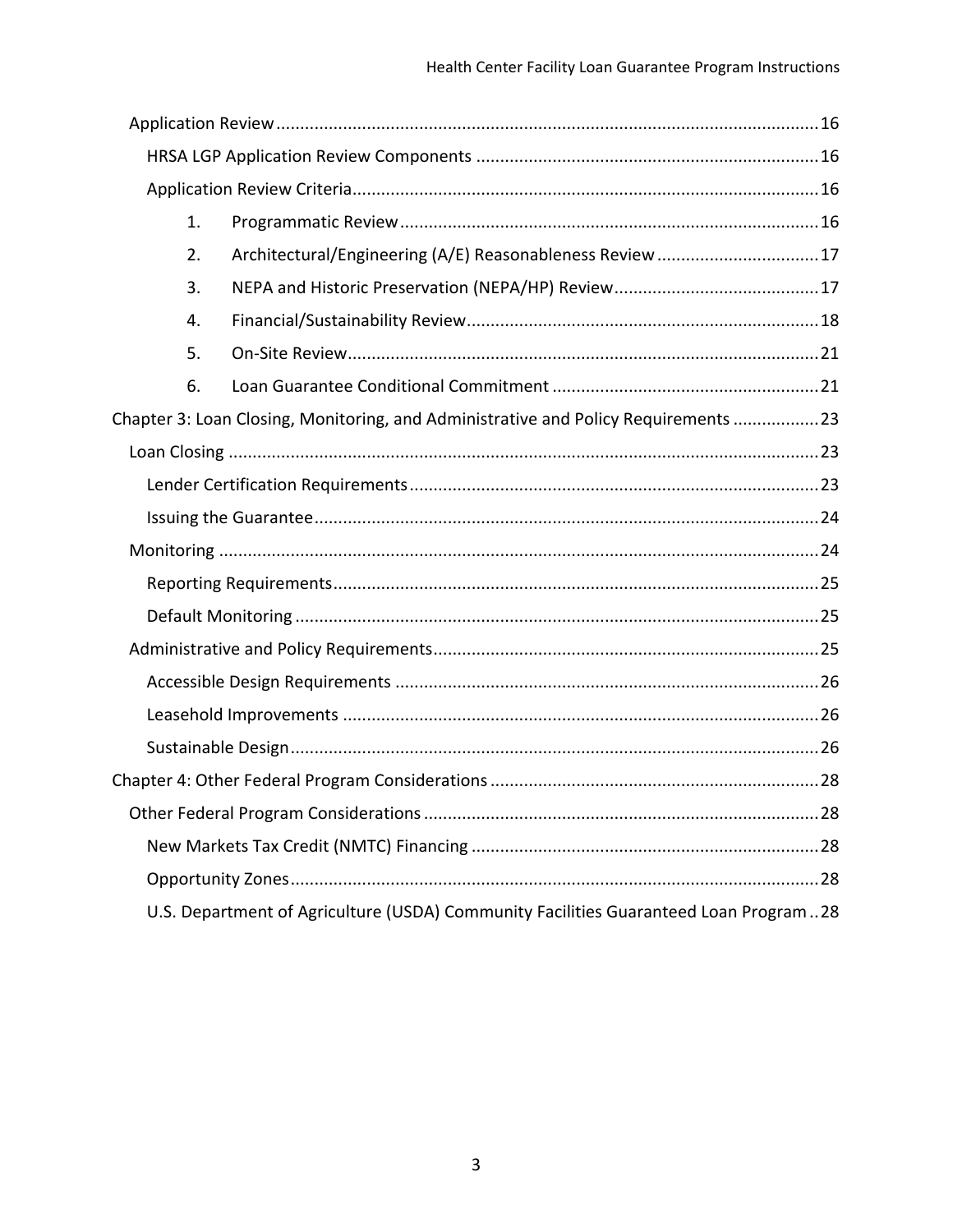# <span id="page-3-0"></span>Chapter 1: Introduction, Eligibility, Loan Information, and the Guarantee

# <span id="page-3-1"></span>Introduction

# <span id="page-3-2"></span>**Purpose and Overview**

The purpose of the Health Resources and Services Administration (HRSA) Health Center Facility Loan Guarantee Program (LGP) is to support Health Center Program awardees in their efforts to access capital funding and reduce financing costs for the alteration/renovation, construction or expansion of a Health Center Program-funded health center medical facility.<sup>1</sup> Federal loan guarantees often enable health centers to obtain a lower interest rate to finance such expenses than would be otherwise available.

Title XVI of the Public Health Service (PHS) Act (42 U.S.C. § 300q et seq.) establishes the authority for the U.S. Department of Health and Human Services to guarantee the principal and interest on certain loans made by non-federal lenders.<sup>2</sup> HRSA plans to exercise this authority by guaranteeing up to 80 percent of the outstanding principal and interest on eligible health center loans.<sup>[3](#page-3-5)</sup>

Guarantees under the LGP are subject to [45 CFR part 75](https://www.ecfr.gov/cgi-bin/retrieveECFR?gp=1&SID=df3c54728d090168d3b2e780a6f6ca7c&ty=HTML&h=L&mc=true&n=pt45.1.75&r=PART) to the extent that its provisions apply to HRSA loan guarantees (see 45 CFR 75.101(b)(1)).

The LGP is not a HRSA loan or grant program. Guarantees under the LGP will be subject to the terms and conditions of the specific loan guarantee, but generally may be used to support capital projects at a new or existing health center medical facility site within the applicant's Health Center Program-approved scope of project.

Applicants may obtain additional information by contacting the LGP at [LGProgram@hrsa.gov](mailto:LGProgram@hrsa.gov) or 301-594-4300.

<span id="page-3-3"></span><sup>&</sup>lt;sup>1</sup> Statutory definitions applicable to activities authorized by Title XVI of the PHS Act are at 42 U.S.C. § 300s-3. "Medical facilities are defined as section 330-funded health center approved service delivery sites, as documented on a health center's approved Form 5B.

<span id="page-3-4"></span> $<sup>2</sup>$  This authority has been extended through appropriations acts for loans financing the construction, renovation,</sup> and modernization of medical facilities that are operated by health centers.

<span id="page-3-5"></span><sup>3</sup> Loan guarantees are subject to the [Office of Management and Budget \(OMB\) Circular A-129,](https://www.whitehouse.gov/sites/whitehouse.gov/files/omb/circulars/A129/a-129.pdf) which requires private Lenders to bear at least 20 percent of the loss from a default.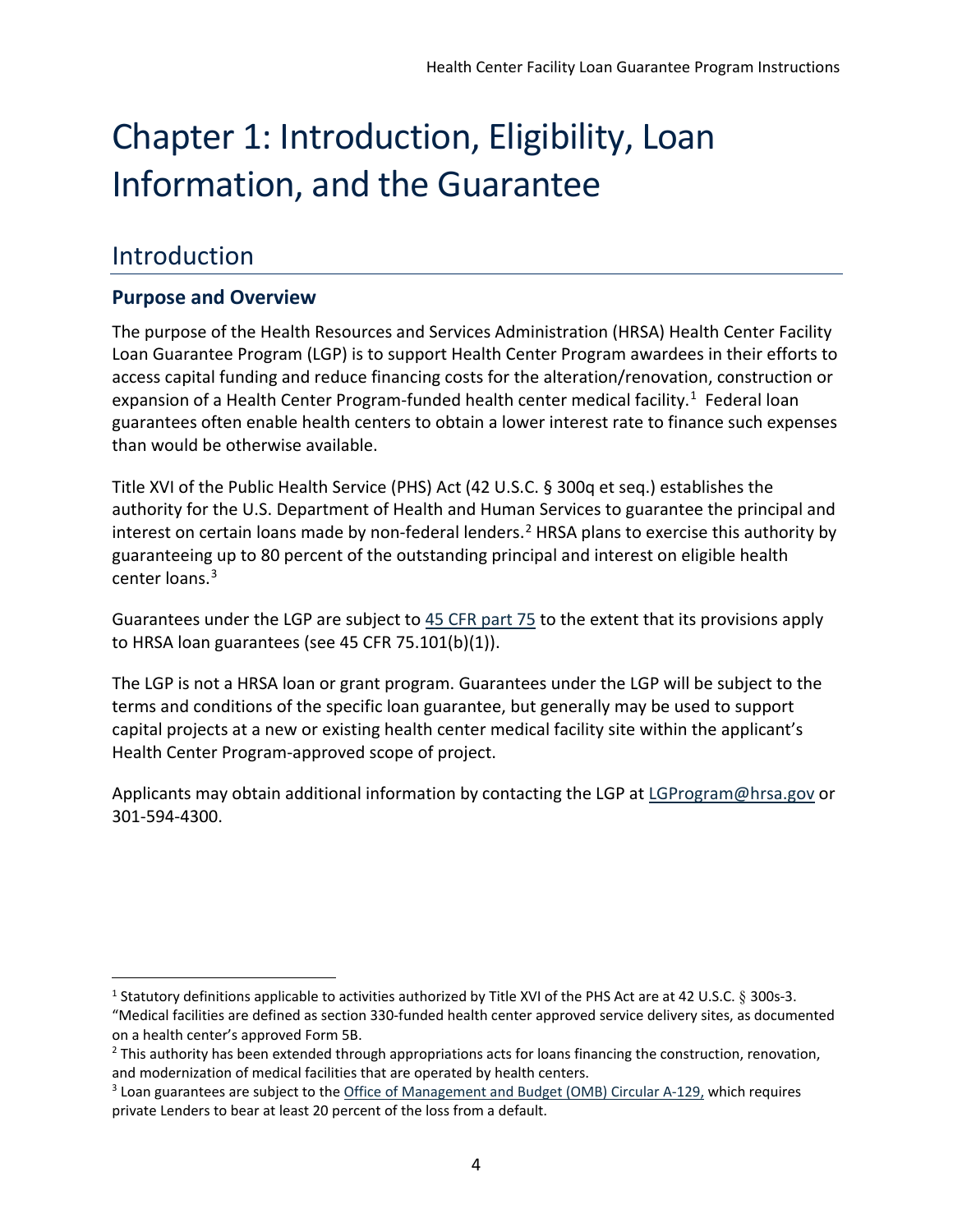# <span id="page-4-0"></span>Loan Guarantee Program Eligibility

# <span id="page-4-1"></span>**Applicant Eligibility**

Eligible applicants for the HRSA LGP are health centers, as defined under section 330 of the Public Health Service Act [\(42 U.S.C. 254b\)](http://uscode.house.gov/view.xhtml?req=granuleid:USC-prelim-title42-section254b&num=0&edition=prelim), that receive Health Center Program funding (under sections 330(e), (g), (h), and/or (i)) at the time of both application for and issuance of a loan guarantee.[4](#page-4-5)

# <span id="page-4-2"></span>**Lender Eligibility**

Eligible Lenders include non-federal Lenders that are subject to regulation, examination, and supervision by an appropriate banking regulator,<sup>[5](#page-4-6)</sup> as well as Community Development Financial Institutions (CDFI) certified by the U.S. Department of the Treasury. For more information about CDFIs, please visit the [Community Development Financial Institutions Fund](http://www.cdfifund.gov/) website. To participate in the LGP, Lenders must not currently be debarred or suspended from participation in government programs or delinquent in a government debt.<sup>[6](#page-4-7)</sup> All eligible Lenders must agree to service the loan, hold the unguaranteed portion of the loan,<sup>[7](#page-4-8)</sup> and participate in monitoring and reporting activities throughout the life of the loan. Please reference the Reporting [Requirements](#page-24-0) section for more information.

# <span id="page-4-3"></span>Loan Guarantee Parameters

### <span id="page-4-4"></span>**Eligible project costs and financing**

HRSA may guarantee loans that support certain capital project costs incurred by health centers including costs that support the following activities:

• Alteration/renovation (A/R): A/R projects may include work to modernize, improve, and/or reconfigure the interior arrangements of an existing facility; work to improve and/or replace the exterior envelope (i.e., roof, exterior doors, windows, and walls); work to improve accessibility (such as sidewalks and ramps), and/or life safety requirements according to applicable code (i.e., fire/sprinkler system, ramps, stairways) for an existing facility. An A/R project would not increase the total square footage of an existing facility, and would not require ground disturbance or footings. A/R projects

<span id="page-4-5"></span><sup>4</sup> Entities that do not receive Health Center Program funding under section 330 of the PHS Act, including lookalikes, are not eligible for the LGP.

<sup>5</sup> See Lender eligibility criteria in th[e OMB Circular A-129.](https://www.whitehouse.gov/sites/whitehouse.gov/files/omb/circulars/A129/a-129.pdf) Federal banking regulators are the [Board of Governors of](http://www.federalreserve.gov/)  [the Federal Reserve System,](http://www.federalreserve.gov/) the [Federal Deposit Insurance Corporation,](http://www.fdic.gov/) th[e Office of the Comptroller of the](http://www.occ.treas.gov/)  [Currency](http://www.occ.treas.gov/) (U.S. Department of the Treasury), and the National Credit [Union Administration.](http://www.ncua.gov/)

<span id="page-4-6"></span> $6$  Excluded entities and individuals are identified in the [System for Award Management \(SAM\).](https://www.sam.gov/SAM/)

<span id="page-4-8"></span><span id="page-4-7"></span> $<sup>7</sup>$  The Lender may obtain participation in its loan under its normal operating procedures, but must retain a majority</sup> of the unguaranteed portion of the loan. See [Loan Note Agreement](https://bphc.hrsa.gov/sites/default/files/bphc/programopportunities/fundingopportunities/hcf-lgp/loan-guarantee-agreement.pdf) for Participation details.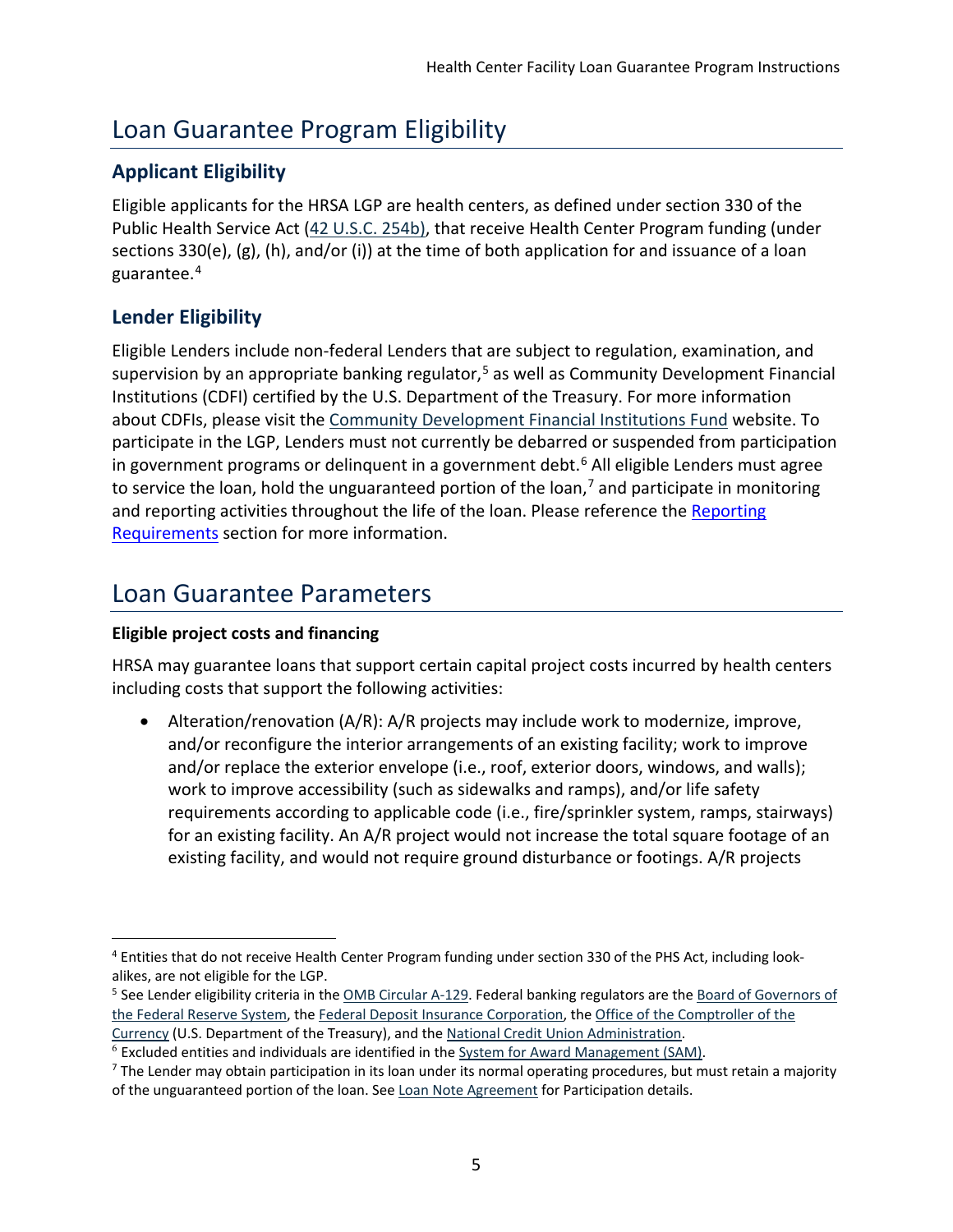subject to a loan guarantee may include the purchase of related moveable equipment<sup>[8](#page-5-2)</sup> or acquisition of an existing facility.<sup>[9](#page-5-3)</sup>

• Construction/expansion (C/E): C/E projects may include constructing a new stand-alone structure and/or associated work required to expand a structure to increase the total square footage of a facility. A C/E project may also include acquisition or improvement of land or an existing facility.<sup>[10](#page-5-4)</sup> C/E projects may include installing a permanently affixed modular or prefabricated facility and/or the purchase of related moveable equipment.

Acquisition of land or existing facility purchases may also be eligible if they are an authorized part of a C/E and/or A/R project under a HRSA loan guarantee. HRSA guarantees are not eligible for use with tax-exempt bonds.

#### <span id="page-5-0"></span>**Loan terms and conditions**

HRSA expects that loan amounts will vary and that loan terms and conditions will be unique for each loan or financing transaction. Therefore, the LGP does not prescribe maximum or minimum loan amount limits or specific loan terms or conditions applicable to all loan guarantees.

In order to protect the government's fiscal interests in serving as a loan guarantor, HRSA may take into account the adequacy of collateral for the loan agreement in determining whether to approve a guarantee. Collateral, for this purpose, may include the proposed C/E or A/R project as well as assets other than those directly financed by the guaranteed loan.<sup>[11](#page-5-5)</sup> If Lenders determine that collateral is not required for a loan, then they must describe, in the [Lender's](#page-13-2)  [Comprehensive Credit Analysis \(attachment\)](#page-13-2) referenced in this document, the reasons for this determination. This determination may not be solely based on the existence or possibility of the LGP guarantee.

#### <span id="page-5-1"></span>**Lender servicing and monitoring requirements**

All eligible Lenders must agree to service the loan and participate in monitoring and reporting activities throughout the life of the loan. The originating Lender for a HRSA-guaranteed loan must hold the majority of the unguaranteed portion of the loan and must monitor the progress of the C/E or A/R activities to ensure that the project is being developed in accordance with

<span id="page-5-2"></span><sup>&</sup>lt;sup>8</sup> Equipment purchases are for moveable, non-expendable items with a useful life of more than one year that are not permanently affixed and can be easily moved without requiring a change in the utilities or structural characteristics of the space.

<span id="page-5-3"></span> $9$  To be eligible for the LGP, acquisition of an existing facility must result in the alteration/renovation of a health center medical facility. If the site is not already within the HRSA-approved scope of project (consistent with Form 5B: Sites), applicants must add a new service delivery site to their Health Center Program scope of project through a Change in Scope (CIS) request.

<span id="page-5-5"></span><span id="page-5-4"></span> $10$  Acquisition of land must result in the construction or installation of a health center medical facility. Applicants must add a new service delivery site to their Health Center Program scope of project through a CIS request if the new service delivery site is not already within the HRSA-approved Scope of Project (consistent with Form 5B: Sites). <sup>11</sup> When proposed C/E or A/R project(s) and/or site(s) or equipment within the applicant's HRSA-approved scope of project (consistent with Form 5B: Sites) are proposed for collateral, a request to review the Federal Interest may be required (as applicable). See[: Federal Interest in](https://bphc.hrsa.gov/sites/default/files/bphc/programopportunities/fundingopportunities/capital-development/nfifilingguide.pdf) Real Property FAQ for details.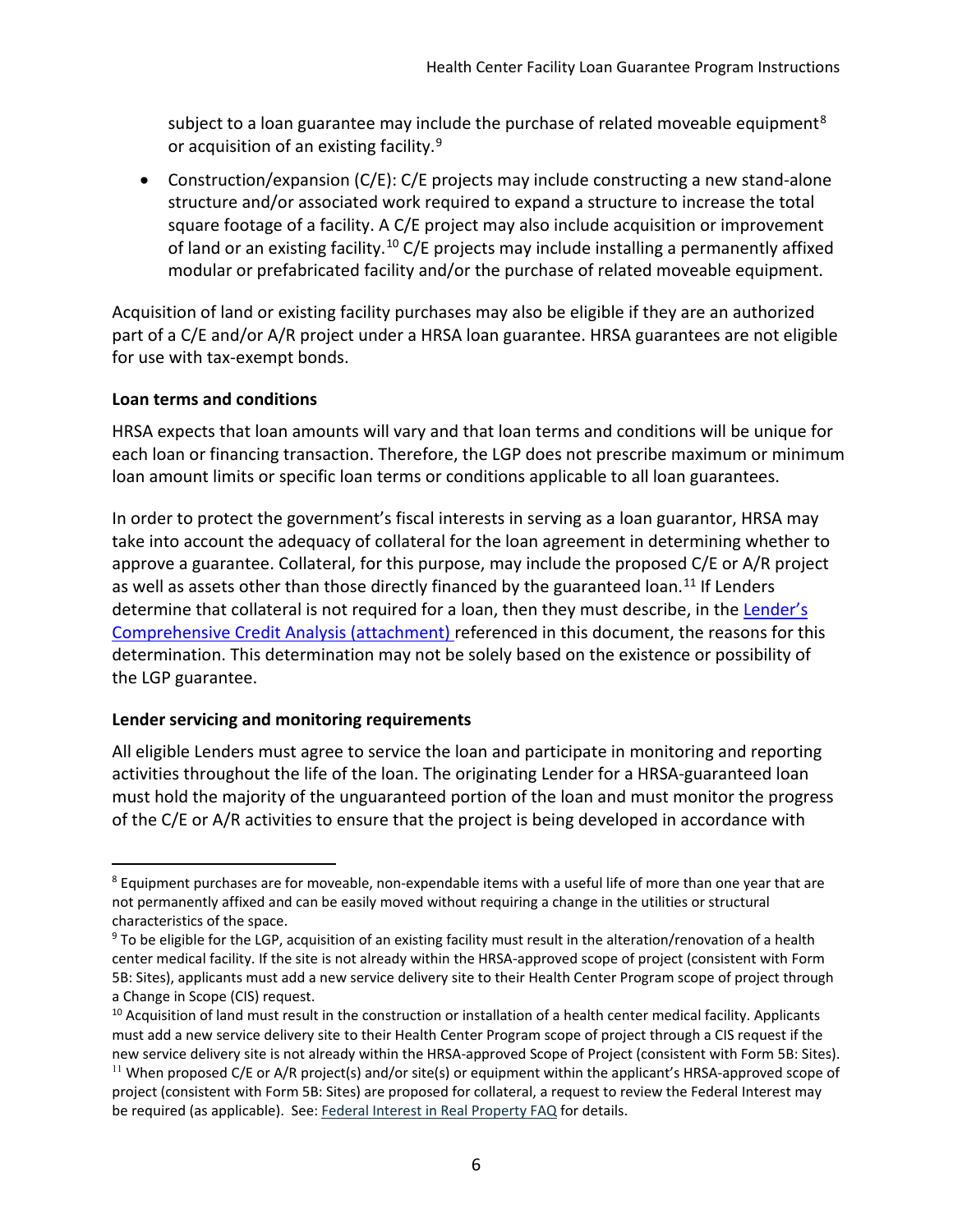approved plans, specifications, contract documents, and applicable state, local, and federal requirements. In addition, health centers with HRSA loan guarantees are required to provide information and data to HRSA on the loan and the operating performance of the site throughout the life of the loan. For more information, see the [Monitoring](#page-23-1) section.

# <span id="page-6-0"></span>Loan Guarantee Process

Potential LGP applicants are encouraged to contact HRSA while considering and planning eligible capital infrastructure projects. The HRSA LGP application process consists of the following phases: Pre-Application Consultation, Application Review, and Loan Closing. For more detailed information on requirements and documents necessary for each phase, see the [Application Requirements](#page-9-1) section.

- **Pre-Application phase:**
	- **Technical Assistance (TA)** and general information on the LGP process is available for health centers before they begin preparing an application. The provision of TA does not mean or ensure that a health center's LGP application will be approved by HRSA.
	- An applicant must submit an **Environmental Information Documentation (EID) checklist** and **basic project information** for HRSA to review in order to identify specific environmental issues and project information that must be addressed in the full application. Targeted TA is available for applicants regarding the environmental information included in the EID checklist.
- **Application Review phase:**
	- HRSA will conduct **programmatic, environmental, architectural/engineering (A/E) reasonableness, and financial sustainability and viability** reviews of each complete application.
	- HRSA will schedule and conduct an **on-site review** to confirm the information provided in the LGP application and meet with representatives from the health center and the Lender.
	- Pending the satisfactory completion of all reviews, under a preliminary approval, HRSA will issue to the health center a "Conditional Commitment for Guarantee**,**" which includes key loan terms and provisions from the Lender's Commitment Letter, sets the maximum guarantee amount, restates the closing conditions, and addresses other breach and default terms. While not legally binding until the loan closing, this letter is a conditional commitment for a guarantee to be issued at the closing date when the applicant has satisfied all HRSA requirements and met the Lender's closing conditions.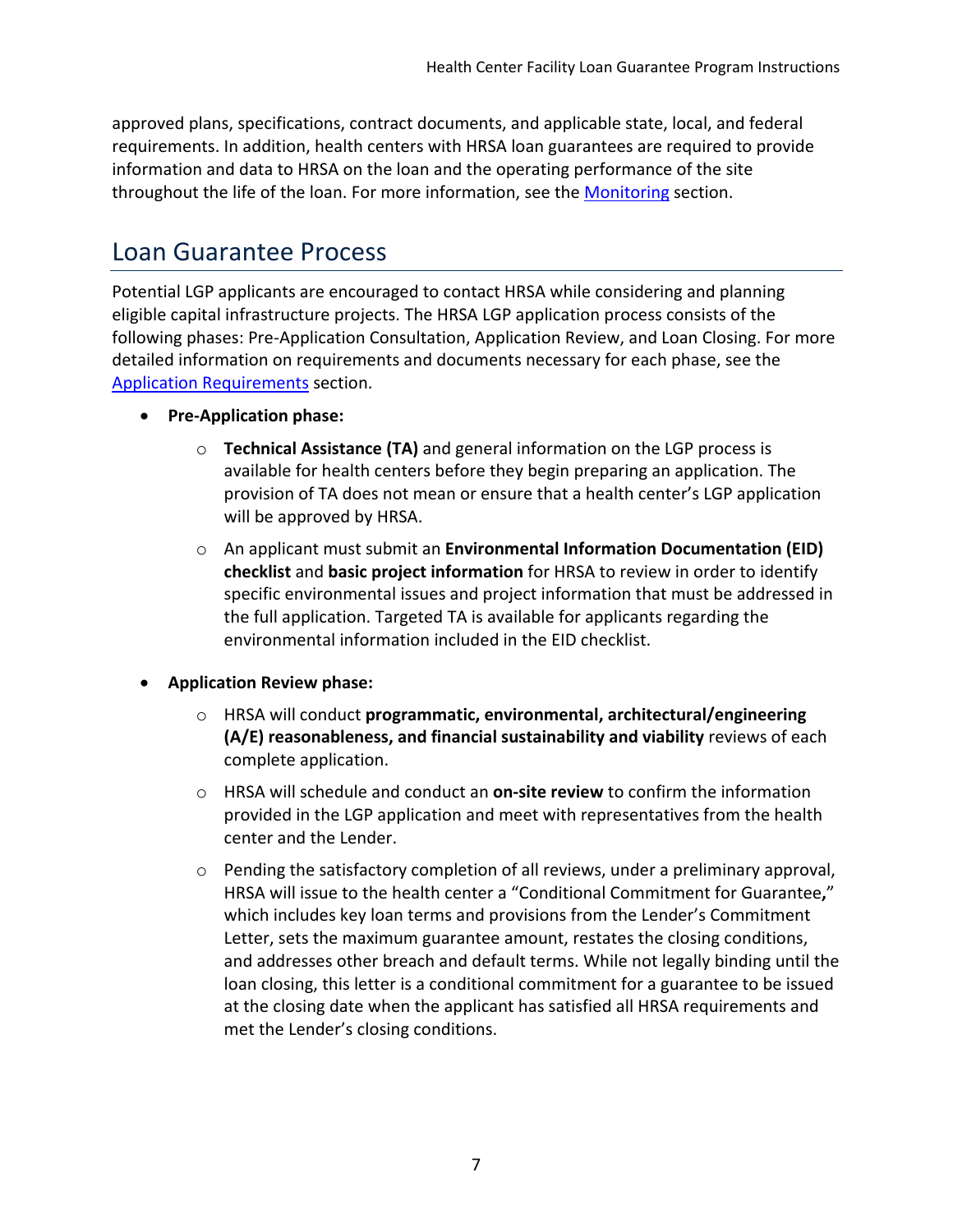#### • **Loan Closing Phase:**

- Prior to the **Loan Closing phase**, the Lender will negotiate the final loan terms with the applicant, subject to HRSA approval.
- The Lender will manage the closing process and coordination of the loan closing with the applicant. The Lender will provide all financing documents (e.g., loan and security agreement(s), promissory note(s), security instruments) containing terms and conditions unique to each loan or financing transaction (e.g., interest rates, repayment terms, and collateral), which will be based on the applicant's historical and projected operating performance and reflect current market conditions. Interest rate calculations must be based on publicly available/published indices.
- $\circ$  HRSA and the Lender will execute the following standard documents as part of the loan closing:
	- **Loan Guarantee Agreement:** the agreement between the Lender and HRSA that governs the guarantee, the loan closing and disbursement, the default events and cure periods; describes the process for issuing a guarantee demand; and sets forth the Lender's reporting requirements and obligations to service the loan.
	- **Loan Note Guarantee:** the agreement demonstrates note assignment, the sale and participation of a loan, and details the rights and obligations of Lenders and note Holders.

During the closing process, HRSA will review drafts of the Lender's key documents (e.g., loan, Security agreement(s), and promissory note(s) for compliance with the LGP and consistency with the terms outlined in the **Conditional Commitment for Guarantee**. At the closing, the Lender will submit to HRSA the **Lender's Certification** with the required attachments. HRSA will review the Lender's Certification and attachments to ensure the documentation is complete and meets the [Lender Certification Requirements.](#page-22-2)

On the closing date, the Lender, HRSA, and the health center will execute and deliver all documents necessary for the financing and the guarantee. This enables all loan funds to be released under a disbursement schedule agreed upon by the Lender and health center in the loan documents. For more information, please reference the [Loan Closing](#page-22-1) section.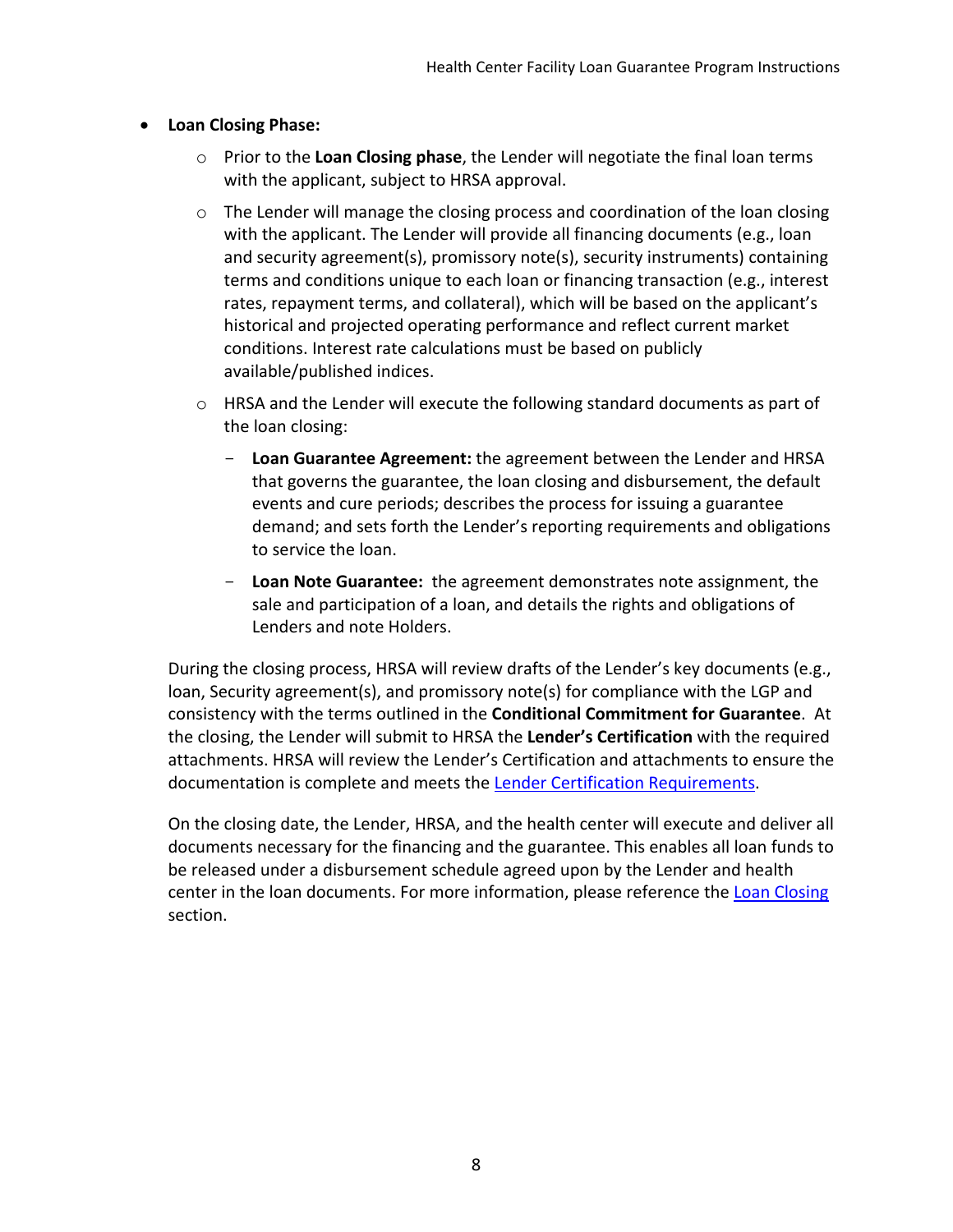The following is a depiction of the HRSA LGP process.

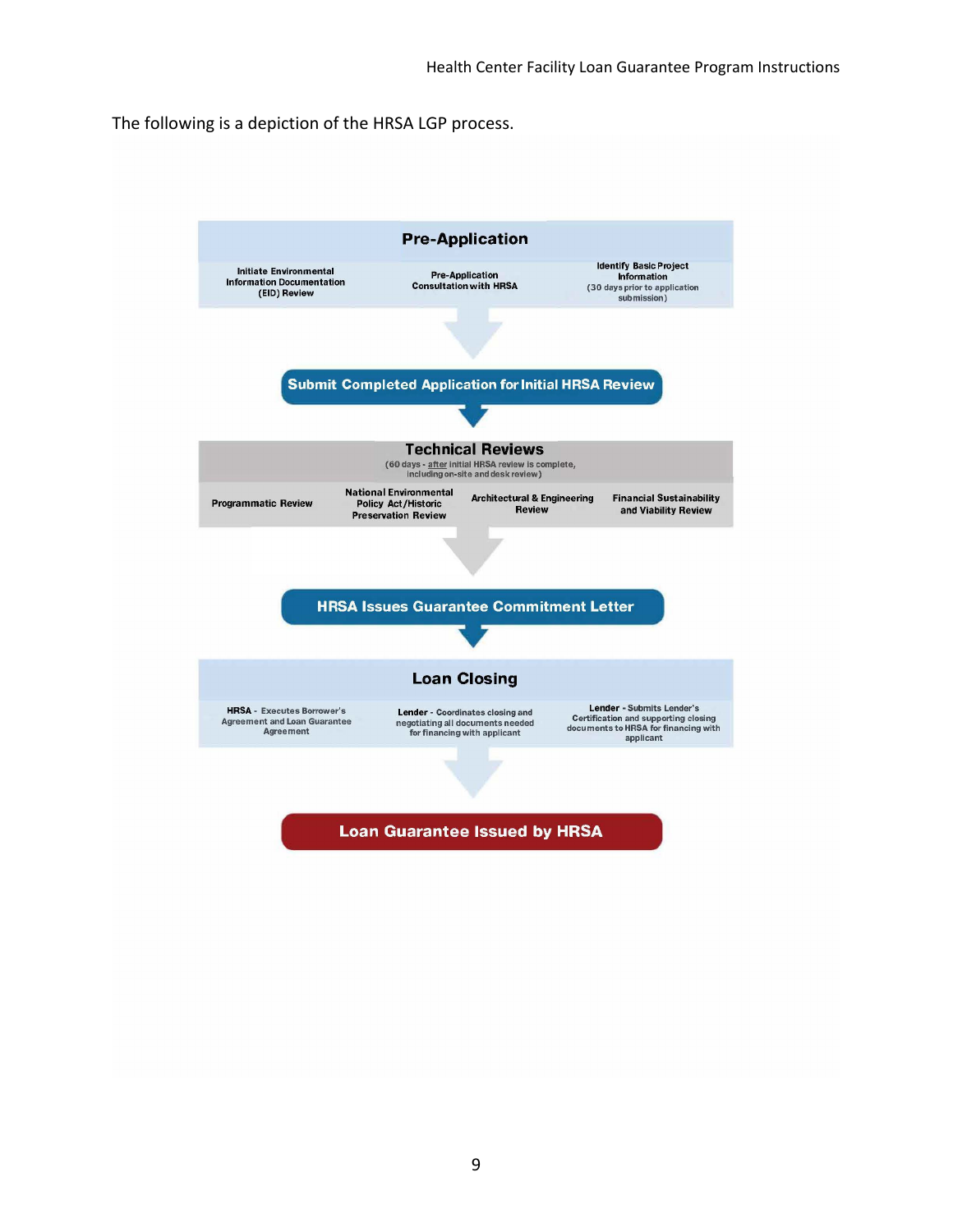# <span id="page-9-0"></span>Chapter 2: Application Review Information and Requirements

# <span id="page-9-1"></span>**Pre-application Consultation**

The pre-application consultation phase is intended for health centers to: 1) inform HRSA that they are interested in applying to the LGP; 2) receive targeted TA about applying to the LGP; 3) outline a timeline for obtaining financing; and 4) prepare to submit a complete application to HRSA. While this consultation phase is not mandatory, applicants should provide the following information to HRSA on the scope of project and financing needs: 1) the project type (e.g., new construction, renovation, new site, replacement facility); 2) total project cost; 3) financing needs; 4) potential Lender(s); and 5) timeline and status of project planning and financing. Applicants may submit this information via email to [LGProgram@hrsa.gov.](mailto:LGProgram@hrsa.gov)

Please visit the [LGP TA](https://bphc.hrsa.gov/programopportunities/loan-guarantee-program.html) website for additional resources to support LGP application preparation.

# <span id="page-9-2"></span>Application Requirements

# <span id="page-9-3"></span>**Submission and Preliminary HRSA Review of EID Checklist**

Applicants are required to initiate an environmental review of proposed projects prior to submitting a complete application to HRSA. Identifying specific environmental project information prior to submitting a complete application expedites the application review, ensures that any required reports or consultations are completed in a timely fashion to avoid delays in issuing a loan guarantee, and supports HRSA's and the Lender's understanding of the potential costs involved in mitigating environmental issues, which may impact the project budget, and avoids delays in closing the project financing.

To begin a pre-application preliminary environmental review, **applicants must submit a completed and signed [EID checklist](https://bphc.hrsa.gov/about/nepa-nhpa/capital-development.html)** to [LGProgram@hrsa.gov.](mailto:LGProgram@hrsa.gov) The EID checklist captures information that HRSA is required to obtain to determine if the proposed project may have a significant impact on the environment, pursuant to the National Environmental Policy Act of 1969 (NEPA). Specifically, the checklist helps HRSA identify specific aspects of proposed activities that would potentially affect the environment. HRSA will also review the EID checklist under the terms of Section 106 of the National Historic Preservation Act (NHPA). Section 106 requires that an assessment must be made of the potential effects of undertakings on historic properties (which include any prehistoric or historic district, site, building, structure, or object), that are eligible for listing or are listed on the National Register of Historic Places (NRHP). Applicants may also submit any reports, inspections, and surveys that have already been prepared along with the EID checklist.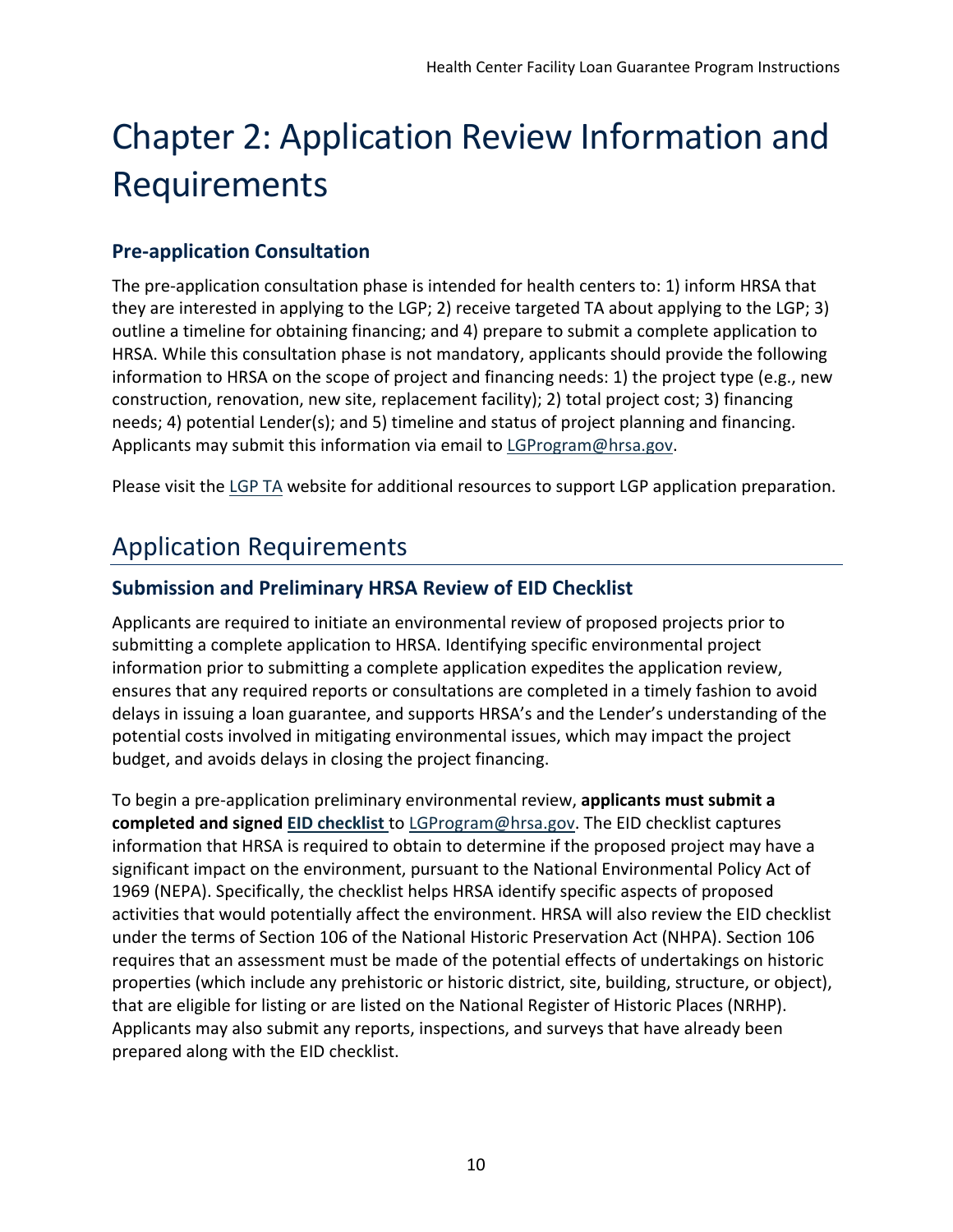If HRSA's review of the EID checklist determines that the project may have a significant impact on the environment, HRSA will require that the applicant submit a NEPA Environmental Assessment report with the complete LGP application. Additionally, if HRSA determines that Section 106 of the NHPA applies to the project, the applicant will be required to obtain documentation from the State Historic Preservation Officer (SHPO), Tribal Historic Preservation Officer (THPO), representatives of the local government, and other affected Indian tribes and interested parties.

# <span id="page-10-0"></span>**Electronic Handbooks (EHB) LGP Application Module**

The EHB LGP module is designed to support application submission, review, and issuance of HRSA's Conditional Commitment for Guarantee. The LGP [Application Module User Guide](https://bphc.hrsa.gov/sites/default/files/bphc/programopportunities/fundingopportunities/hcf-lgp/application-mod-guidee.pdf) provides instructions to assist applicant organizations in preparing and submitting LGP applications electronically via the H80 grant folder.

# <span id="page-10-1"></span>**Requirements for a Complete Application**

HRSA reviews complete and eligible LGP applications on a rolling, year-round basis in the order in which they are received. Applications that do not include all applicable documents identified below will be considered incomplete and will not be further reviewed. If a lender submits documents directly to HRSA, the application will be considered complete only upon receipt of all documents from both the lender and the applicant. HRSA will return the application and notify the health center, which may delay processing of the LGP application.

A complete LGP application will include all of the following, as applicable (more detailed instructions on each required attachment/document follow):

- *Application form (available on the [LGP TA](https://bphc.hrsa.gov/programopportunities/loan-guarantee-program.html) website)*
- *NEPA Environmental Assessment Report (if applicable)*
- *NHPA Section 106 documentation (if applicable)*
- *Lender's statement describing the value of the HRSA loan guarantee to the applicant and the project (Lenders may submit this directly to HRSA[12\)](#page-10-2)*
- *Lender's commitment letter (Lenders may submit this directly to HRSA)*
- *Lender's comprehensive credit analysis (Lenders may submit this directly to HRSA)*
- *Four years of audited financial statements[13](#page-10-3)*
- *Year-to-date balance sheet and income statement*

<span id="page-10-2"></span><sup>&</sup>lt;sup>12</sup> HRSA will provide additional instructions to lenders seeking to directly submit information to HRSA.

<span id="page-10-3"></span> $<sup>13</sup>$  If the health center has not been in operation for at least 4 years, provide the most recent audited financial</sup> statements.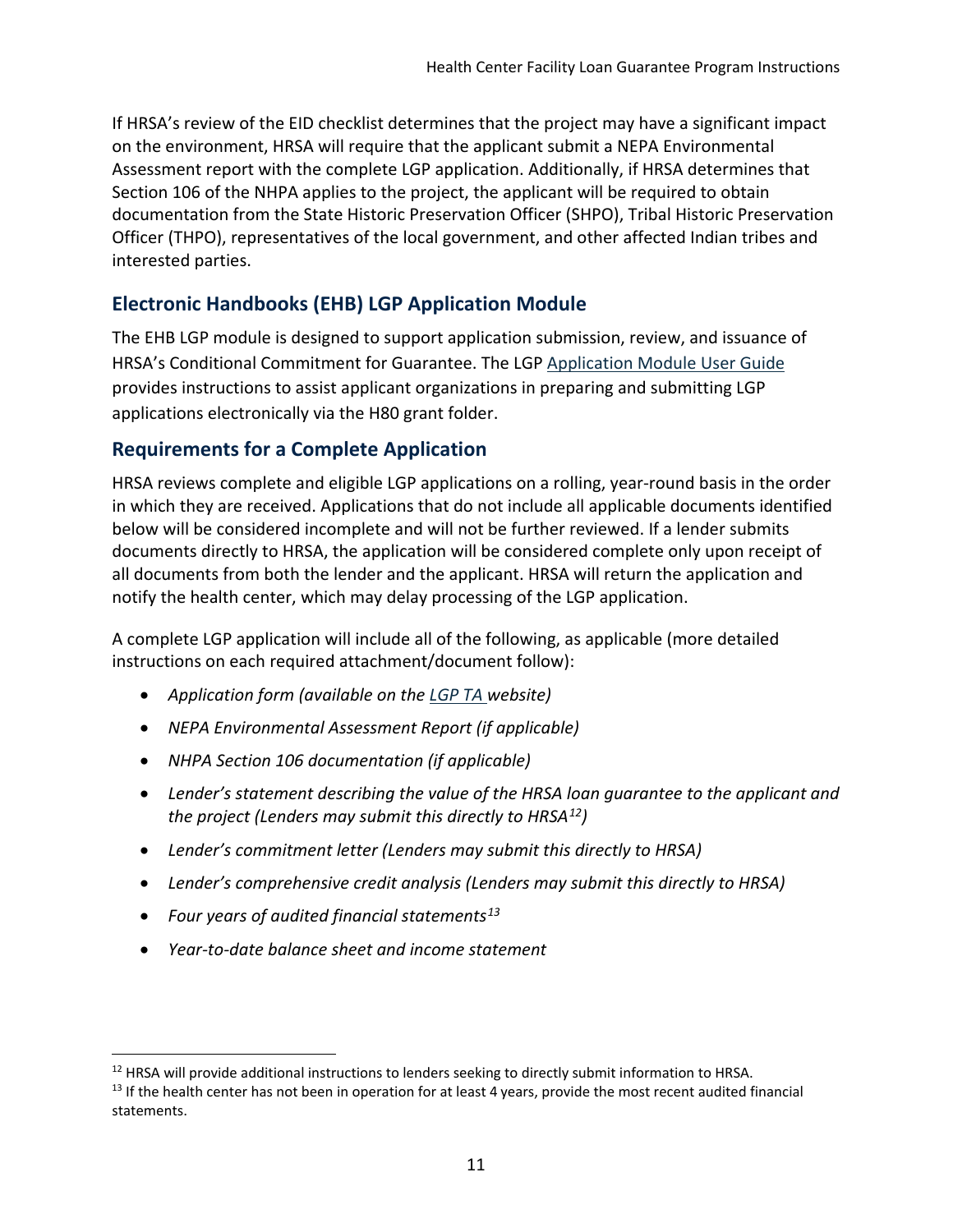- *Four years of historical visit volume and patient services payer mix[14](#page-11-1)*
- *Project development due diligence*
- *Appraisal for owned properties being used as collateral, and/or for leased properties, if required by the Lender*
- *Additions to current scope of project (if applicable)*
- *Operating and Financial Indicators (OFI)*

#### <span id="page-11-0"></span>**Application form**

The application form, available via the Electronic Handbooks,<sup>[15](#page-11-2)</sup> contains the following sections:

- Part A. Applicant's contact information. Enter organization's legal address, Health Center Program (H80) grant number, and Tax ID.
- Part B. Lender's contact information. Enter address of Lender's primary location, Tax ID, and certification that the Lender and its principals are not disbarred or suspended from participation in a government contract or delinquent in a government debt.
- Part C. Loan information. Enter the loan amount, term, interest rate, amortization period, and collateral.
- Part D. Project description. Provide a detailed description of the construction/expansion (C/E) or alteration/renovation (A/R) project, including the following:
	- The project type (e.g., C/E, A/R, and, if applicable, land or building acquisition);
	- $\circ$  The proposed health center medical facility, including the square footage of the specific area(s) to be improved, the total square footage of the project, the number and type of clinical spaces (if applicable), the staff spaces and support spaces to be added or improved, and any other major facility improvements;
	- The proposed health center medical facility location address and whether or not the site is in scope (consistent with Form 5B). Note: If the proposed site is not in the approved scope of project, an applicant must submit a CIS request through the Electronic Handbooks (EHBs) while simultaneously submitting the LGP application (for more information, please see *[Additions to Current Scope of](#page-14-3)  [Project](#page-14-3)* on page 15;
	- Evidence of site control for owned, leased, or to be purchased property (e.g., lease, deed, etc.);
	- Scope of services to be offered and the market to be served;

<span id="page-11-1"></span> $14$  If the health center has not been in operation for at least 4 years, provide data on visit volume and patient services payer mix for each year the health center has been in operation.

<span id="page-11-2"></span><sup>&</sup>lt;sup>15</sup> A sample application form is also available on th[e Health Center Facility Loan Guarantee Program](https://bphc.hrsa.gov/programopportunities/loan-guarantee-program.html) website.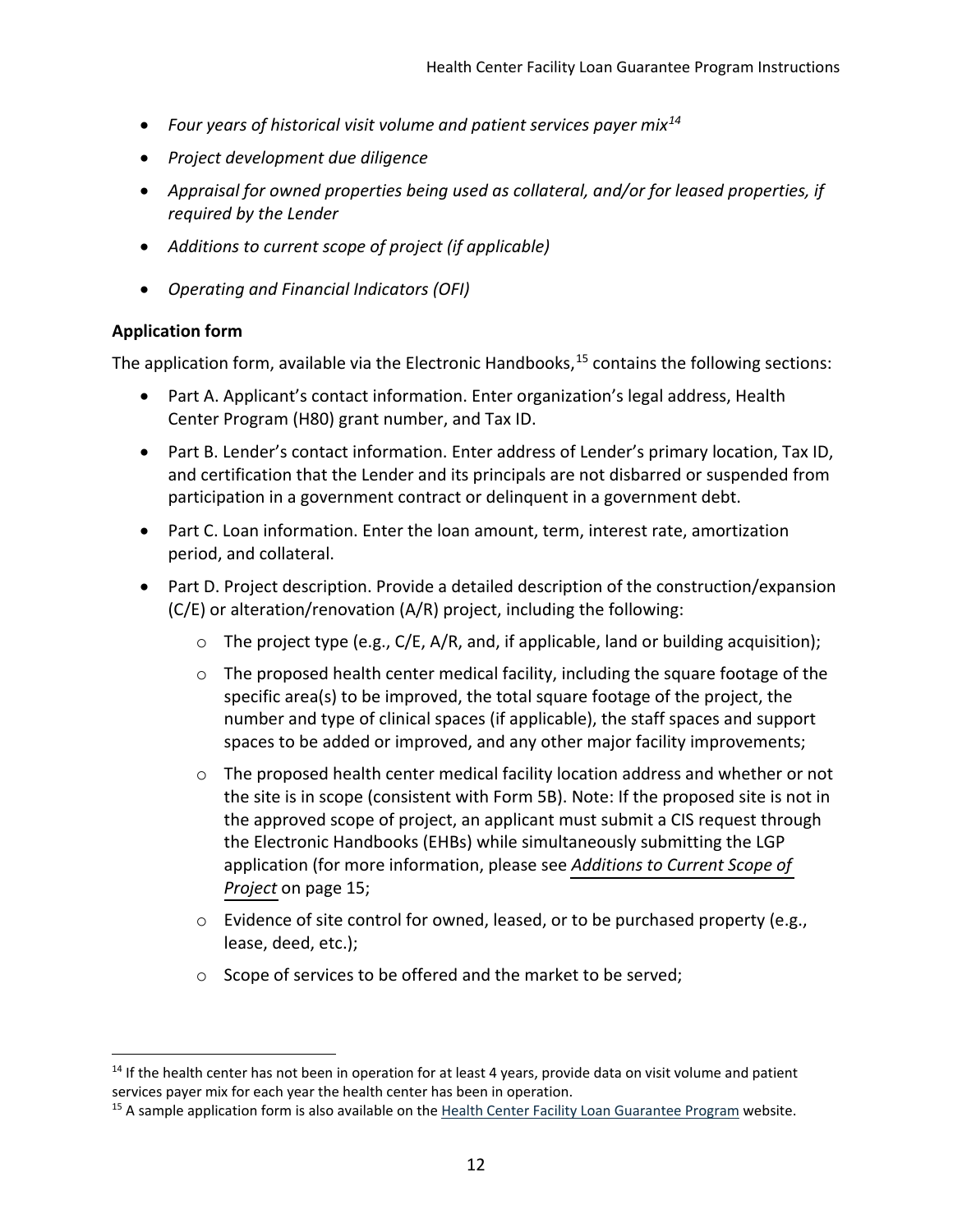- Market demand for the project, competition in the market, and community ties to the area;
- Development status and timeline; and
- Bios of the development team members (internal and external).
- Part E. Project funding sources and uses. Select the applicable use (e.g., hard/soft costs, contingency, furnishings, equipment, fees, and expenses) and the amount allocated for each. Also, select the funding sources (Guaranteed loan, Applicant's funds on-hand, or Other) and the amounts in-hand or committed, as well as any use restrictions.
- Part F. Organization description. Provide a one-page narrative description of the applicant's history, programs, and services.
- Part G. Management and governance. List members of senior leadership and bios for each, including length of employment. Also, list the Board of Directors/Officers/Standing Board Committees and include bios for the Board Chair and Finance Committee Chair.
- Part H. Financial/operating projections. Provide projections for the applicant's operations as a whole and for the proposed health center medical facility broken out, with a description of the underlying assumptions. Detailed projections should be provided for each year of the loan term (at least 3 years) and include anticipated revenue, patient visit volume, expenses by line item, and FTEs by position for each year.

### <span id="page-12-0"></span>**NEPA Environmental Assessment Report (if applicable)**

Provide a NEPA Environmental Assessment report with the LGP application if HRSA determines that this report is required after reviewing the EID checklist submitted during the preapplication phase. Please note that this report is not a Phase I Environmental Site Assessment (ESA), which relates only to the requirements of the Comprehensive Environmental Review, Compensation and Liability Act (CERCLA, commonly known as Superfund), pertaining to hazardous substances. The applicant should ensure that any consultants preparing this study are aware of the distinction in order to save time and resources.

For additional information, please reference the *[National Environmental Policy Act and Historic](#page-16-1)  [Preservation \(NEPA/HP\) Review](#page-16-1)* section of these Instructions.

### <span id="page-12-1"></span>**NHPA Section 106 documentation (if applicable)**

Provide documentation from the SHPO, THPO, representatives of the local government, and other affected Indian tribes and interested parties for projects that require review under Section 106 of the NHPA. HRSA will request this documentation after reviewing the EID checklist submitted during the pre-application phase. Documentation from the SHPO/THPO must confirm whether the property:

- Is not historic; or
- Is historic, with the project causing no potential adverse effects; or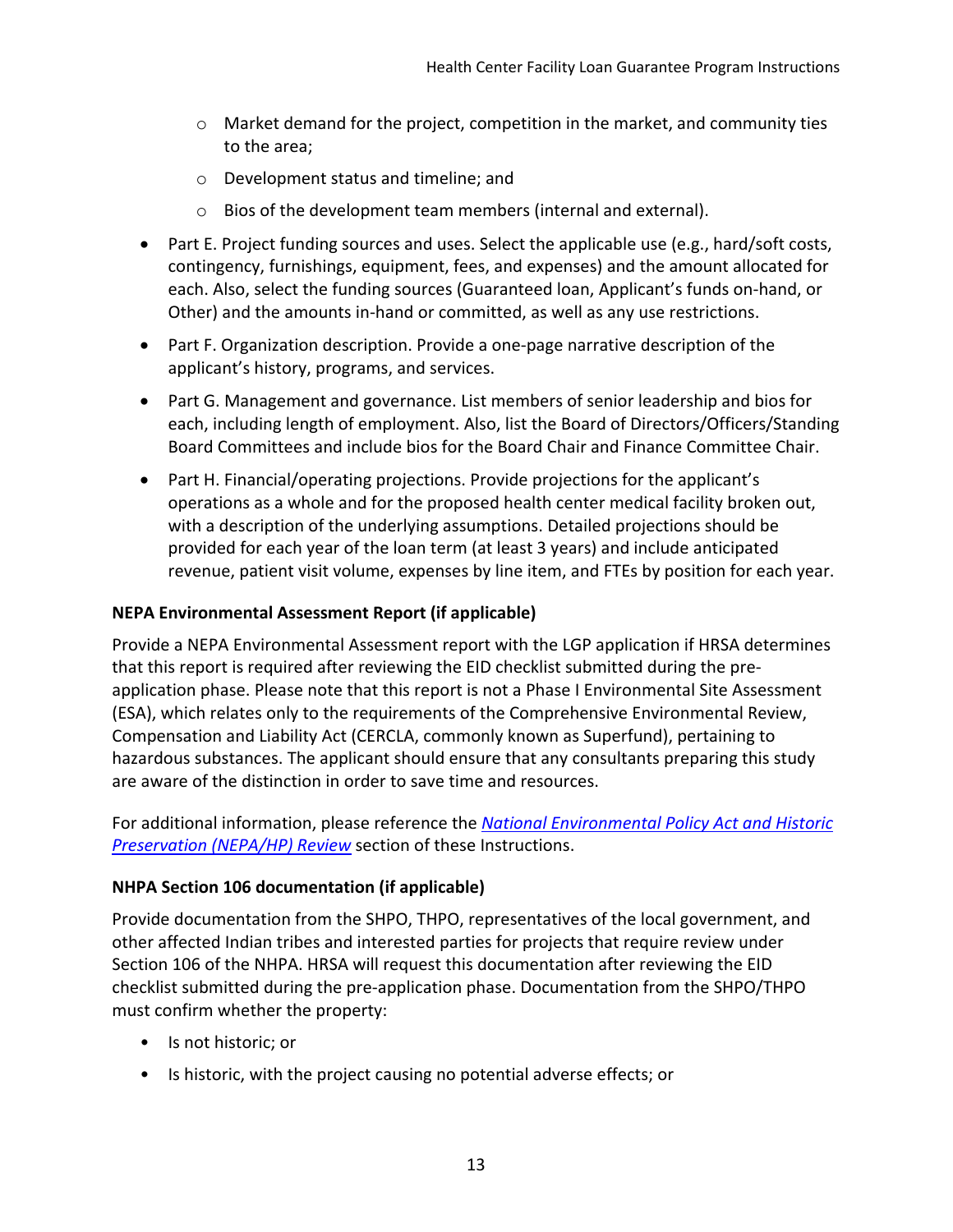• Is historic and the project may cause adverse effects, and provide a resolution to the adverse effects through a fully executed Memorandum of Agreement finalized by all parties.

For additional information, please reference the [National Environmental Policy Act and Historic](#page-16-1)  [Preservation \(NEPA/HP\) Review](#page-16-1) section of these Instructions.

### <span id="page-13-0"></span>**Lender's statement describing the value of the HRSA loan guarantee to the applicant and the project**

Provide a one-paragraph statement from the Lender that describes how the guarantee benefits the health center (i.e., applicant) and the overall project.

### <span id="page-13-1"></span>**Lender's commitment letter**

Provide a commitment letter from the Lender that includes the following:

- Willingness to provide financing if a guarantee is granted;
- Interest rate, and whether the interest rate is fixed or variable;
- Loan terms and conditions;
- Amortization of loan;
- Payment schedule and structure (e.g., frequency of payment, level of payment, level of principal, interest-only period);
- Loan-to-value requirements;
- Equity requirements;
- Collateral requirements;<sup>[16](#page-13-4)</sup> and
- Covenants.

### <span id="page-13-2"></span>**Lender's comprehensive credit analysis**

Provide a comprehensive Lender credit analysis that includes an assessment of any risks associated with making the loan. (See also page 21)

### <span id="page-13-3"></span>**Four years of audited financial statements**

Provide copies of stand-alone audits of the applicant's 4 most recent years of audited financial statements. If the health center has not been in operation for at least 4 years, provide the most

<span id="page-13-4"></span><sup>&</sup>lt;sup>16</sup> HRSA encourages Lenders to require collateral from health centers in securing a loan, which is typically assets directly financed by the prospective loan for which a guarantee is being sought, but may be assets other than those directly financed by the loan. If Lenders determine that collateral is not necessary for a loan, then they must describe the reasons for not requiring collateral in the Lender's Comprehensive Credit Analysis referenced in this document. Reasons for not requiring collateral must not include HRSA's potential loan guarantee.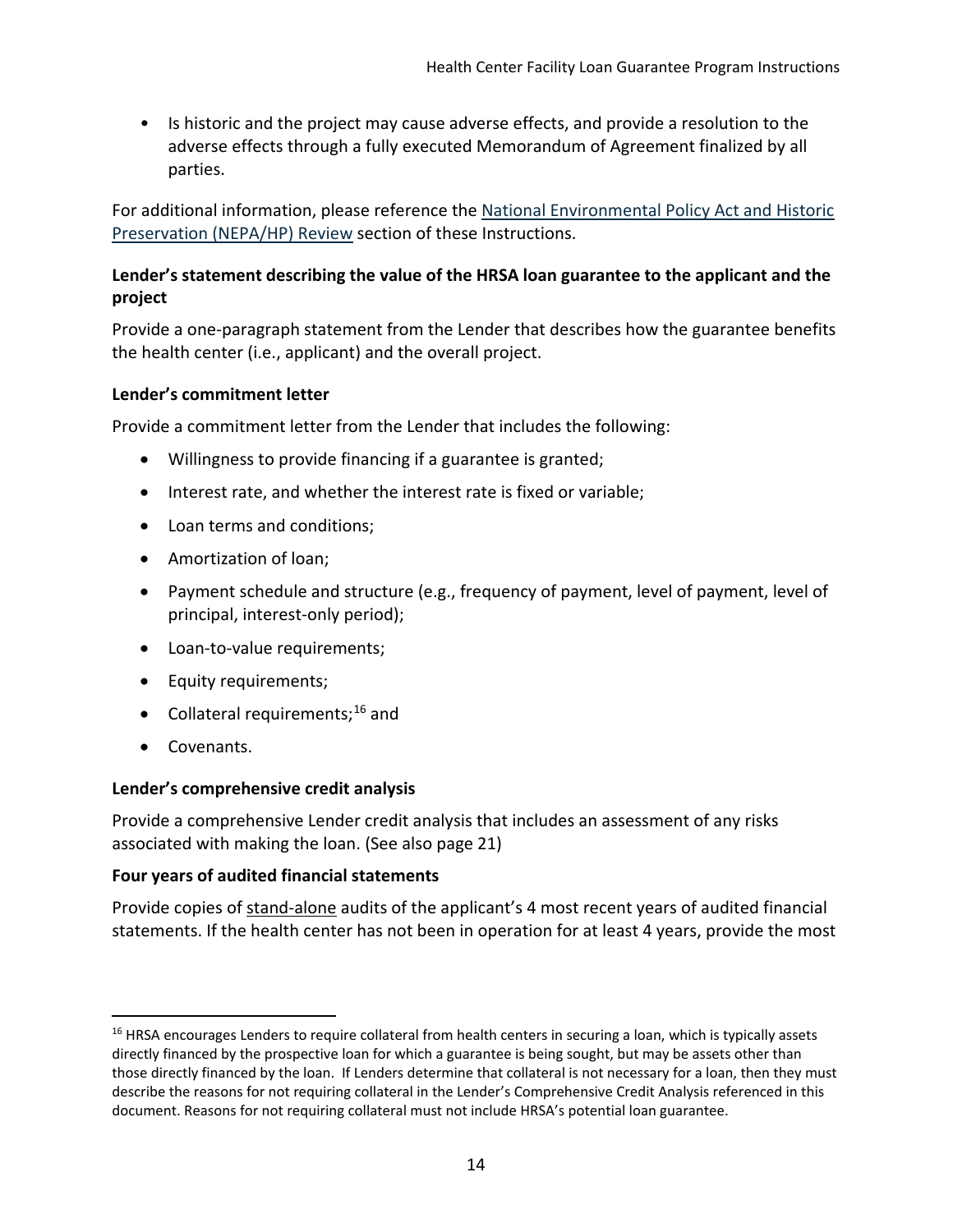recent audited financial statements. If an audit has not yet been prepared for the current fiscal year, submit year-to-date financial statements (balance sheet and income statement).

#### <span id="page-14-0"></span>**Four years of historical visit volume and patient services payer mix**

Provide historical visit volume and patient services payer mix by revenue source for the health center for the most recent 4 years. Applicants must provide the most current data, including but not limited to information that is available in the Uniform Data System (UDS) in the EHBs. If the health center has not been in operation for at least 4 years, provide data on visit volume and patient services payer mix for each year the health center has been in operation.

#### <span id="page-14-1"></span>**Project development due diligence**

Provide documentation evidencing project due diligence, to include:

- Schematic design plan;
- Contractor name and experience, if selected, or status of selection (if available); and
- Status of Regulatory and Building Department approvals (if available).

### <span id="page-14-2"></span>**Appraisal for owned and leased properties (as-built, as warranted)**

Provide a copy of an as-built appraisal for the property that is subject to the loan, taking into account planned construction and improvements to be made by the health center applicant.

### <span id="page-14-3"></span>**Additions to current scope of project (if applicable)**

Provide information on a new service delivery site if it is not already in the applicant's HRSAapproved scope of project (consistent with Form 5B: Sites). For any proposed site not already in the approved scope, applicants must submit a CIS request through the EHBs while simultaneously submitting the LGP application. (Please see the Health Center Program [Scope of](https://bphc.hrsa.gov/programrequirements/scope.html)  [Project website](https://bphc.hrsa.gov/programrequirements/scope.html) for additional information on the CIS request process.) Applicants are strongly encouraged to begin this process as soon as possible and notify the LGP during the preapplication consultation phase that it plans to conduct C/E or A/R activities on a new site that needs to be added to its scope. HRSA will consider the request to add this new site as part of the review of the LGP application. Proposed new service delivery sites will undergo a concurrent evaluation by HRSA to determine whether the requested change is appropriate given the existing need and/or federal resources in the proposed area to be served.

If the proposed service delivery site is approved and added to scope, the applicant will receive a Notice of Award with a scope verification task in the EHBs. Because LGP capital projects often have a longer completion timeframe, HRSA would provide a scope verification deadline that allows for additional time beyond the standard 120-day verification deadline for CIS requests. The applicant will be expected to submit a complete scope verification after the capital project has been completed and the site is operational. See [PAL 2011-07](https://bphc.hrsa.gov/programrequirements/pdf/pal201107.pdf) for more information on extending the verification deadline for CIS requests.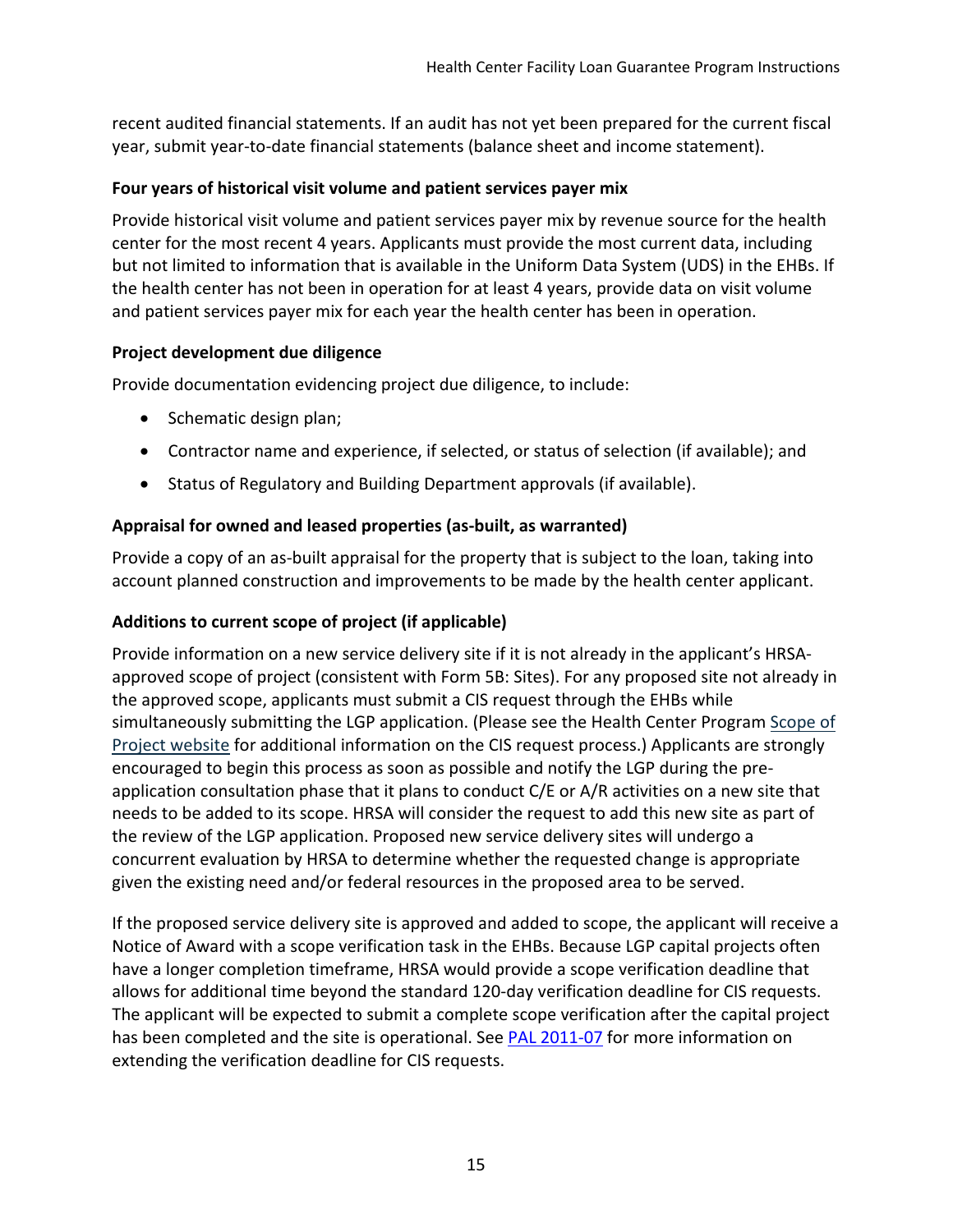### **Operating and Financial Indicators (OFI)**

Lenders are responsible for providing the OFI information as noted or in a comparable format, which incorporates performance indicators and requests data from the prior four years. Lenders will provide data demonstrating how each performance indicator has trended and, with health center input, offer details describing how the health center has or will address concerns with performance. Lenders must provide the most current data derived primarily from UDS Reports and audits. If the health center has not been in operation for at least 4 years, provide data for each year the health center has been in operation.

# <span id="page-15-0"></span>Application Review

## <span id="page-15-1"></span>**HRSA LGP Application Review Components**

HRSA reviews complete and eligible LGP applications on a year-round basis in the order in which they are received. The review consists of the following components:

- 1) Programmatic review: HRSA verifies the applicant's eligibility (must be a current Health Center Program H80 awardee) and assesses Health Center Program requirement compliance status.
- 2) Architectural/engineering (A/E) reasonableness review: HRSA reviews the proposed C/E or A/R project's architectural plans and specifications, and associated cost estimates and budgets.
- 3) NEPA and historic preservation (NEPA/HP) review: HRSA reviews the C/E or A/R project's anticipated environmental impact subject to NEPA/HP requirements.
- 4) Financial/sustainability review: HRSA reviews the Lender's commitment letter, credit analysis, and underwriting and determines the viability of the project and the applicant's organizational capacity and operating and financial performance.
- 5) On-site review: HRSA conducts an on-site analysis after the initial desk review of the application, to tour the applicant's proposed project site; meet with the applicant's management, board, and Lender; and confirm the findings of the programmatic review, A/E reasonableness review, NEPA/HP review, and financial/sustainability review.

In general, depending on the scope and complexity of the proposed capital project, it takes at least 60 days to adequately review and process a LGP application and issue a Conditional Commitment for Guarantee. It is important to note, this timeframe begins once there are no further requests for any required missing application information.

# <span id="page-15-2"></span>**Application Review Criteria**

### <span id="page-15-3"></span>**1. Programmatic Review**

As part of the programmatic review, HRSA verifies the applicant's eligibility and assesses Health Center Program requirement compliance status. The eligibility review is an assessment and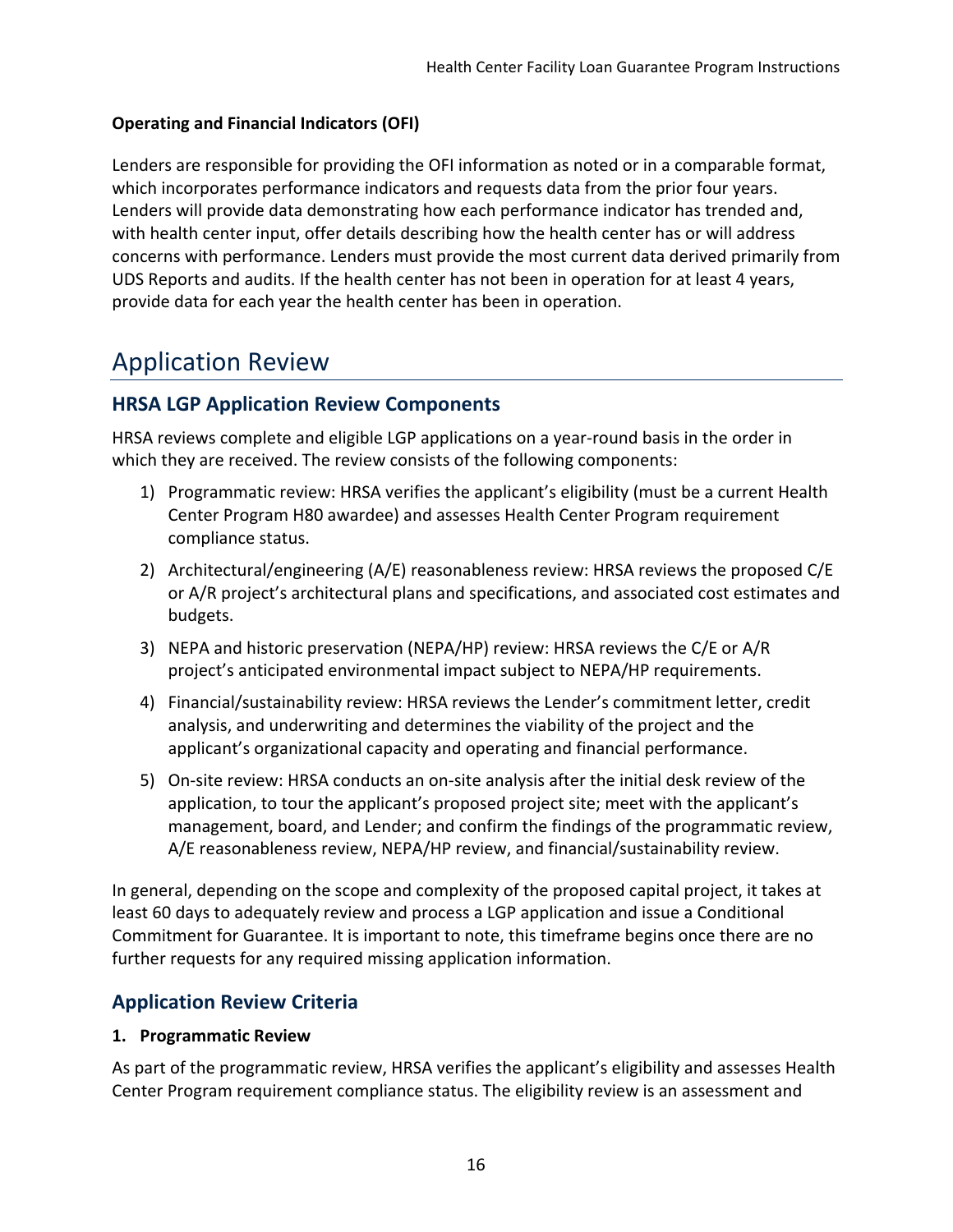confirmation that the applicant is receiving Health Center Program funding at the time of application and issuance of the loan guarantee. The programmatic review is an assessment of an applicant's compliance with Health Center Program requirements in order to assist HRSA in determining the potential risks associated with the project and how a health center's compliance status may expose the guaranteed loan to potential default. HRSA will review to determine if any of the following exist on the applicant's current H80 award prior to HRSA's approval of a loan guarantee:

- The applicant has one or more conditions on its current Health Center Program grant related to Health Center Program requirement area(s) that are in the 30-day phase of Progressive Action; or
- The applicant has been awarded a one-year project period on its current Health Center Program (H80) grant because of non-compliance with any Health Center Program requirements.

These factors will be taken into consideration along with the architectural/engineering reasonableness, NEPA and historical preservation, and financial/sustainability reviews to determine project viability and potential to expose the guaranteed loan to potential default. Therefore, HRSA strongly encourages applicants to maintain continuous compliance and to resolve any Health Center Program progressive action conditions as quickly as possible.

# <span id="page-16-0"></span>**2. Architectural/Engineering (A/E) Reasonableness Review**

HRSA reviews the project's architectural plans and specifications and associated cost estimates and budgets specified in the application form (Part D. Project Description, and Part E. Project funding uses and sources) and the project development due diligence attachments (e.g., schematic design plan, contractor name and experience, and status of regulatory and building department approvals) to ensure A/E reasonableness. The A/E reasonableness review includes:

- Assessing schematic plans to ensure that they reflect the applicant's description of the square footage of the specific area(s) to be improved, the clinical (if applicable) and staff/support spaces to be added or improved, and other major facility improvements;
- Reviewing these plans against the project costs or estimated funding uses and sources to ensure reasonableness in carrying out the C/E or A/R project; and
- Assessing the project timeline needed to complete final designs, obtain regulatory approvals, and commence the C/E or A/R work within a reasonable timeframe.

# <span id="page-16-1"></span>**3. NEPA and Historic Preservation (NEPA/HP) Review**

HRSA reviews a NEPA Environmental Assessment report submitted with the LGP application if the proposed capital project may have a significant impact on the environment. The National Environmental Policy Act of 1969 (NEPA), 42 U.SC 4321 (P.L. 91-190, Sec. 2, Jan. 1, 1970, 83 Stat., 852), including Public Disclosure, Section 102 of NEPA, and EO 11514, NEPA requires federal agencies to assess the environmental impacts of major federal actions. These include construction projects supported in whole or in part through federal contracts, grants, subsidies,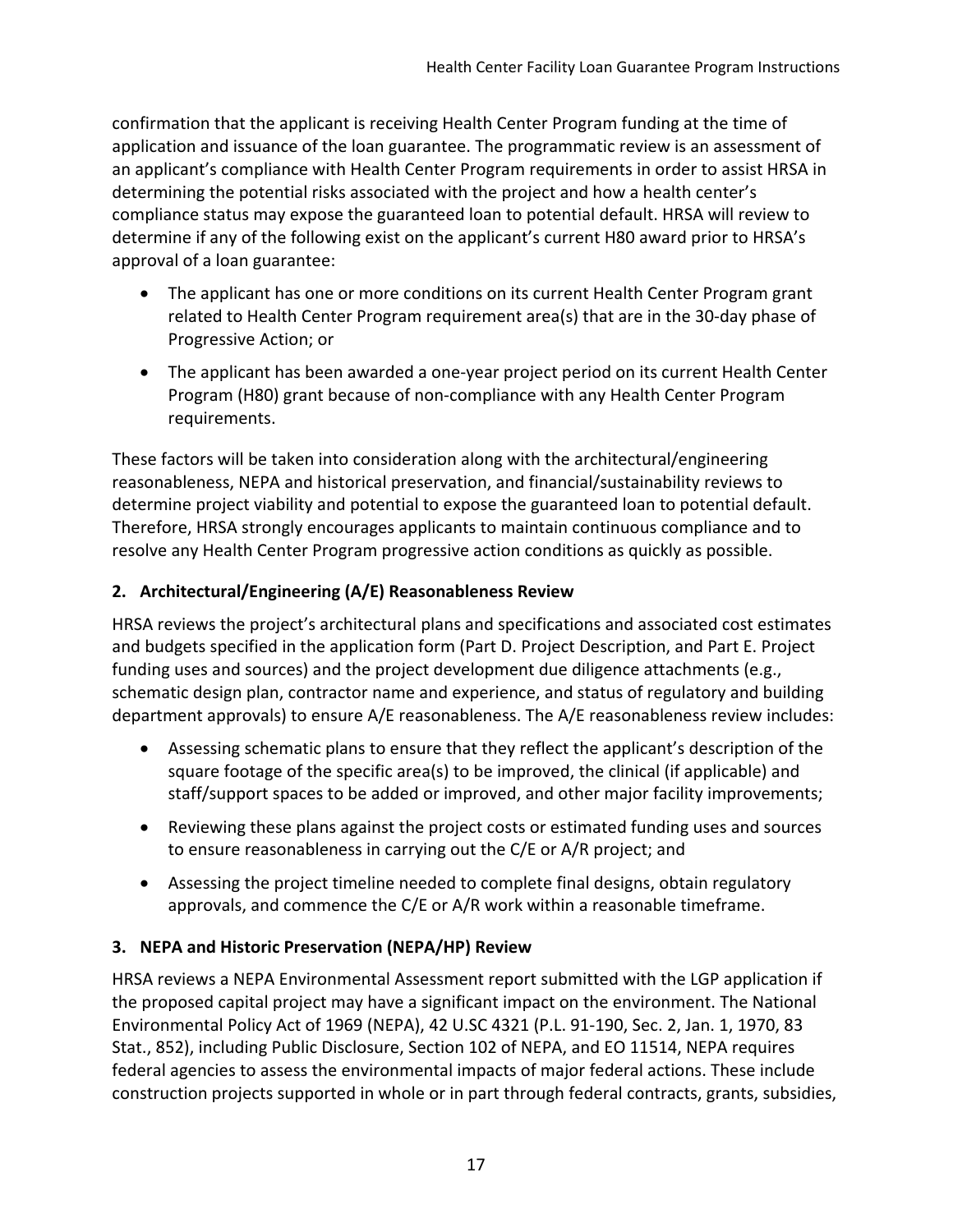loans, or other forms of funding assistance. A NEPA Environmental Assessment is often required for projects involving new construction, expansion of an existing facility, or extensive alteration and renovation of a facility. The NEPA Environmental Assessment report is a comprehensive study that identifies environmental impacts of a land development action and analyzes a broad set of parameters, including biodiversity, environmental justice, wetlands, air and water pollution, traffic, geotechnical risks, public safety issues, and hazardous substance issues. Based on its review of the report, HRSA will determine if there is a Finding of No Significant Impact (FONSI) or if additional review is required.

HRSA will also review proposed capital projects under the terms of Section 106 of the NHPA. Under Section 106, prior to commencing work outside of purchasing moveable equipment, engaging architectural and engineering services, or acquiring necessary licenses, permits, and other approvals for the project, a notification/consultation must take place with all interested parties. Pursuant to the regulations at 36 CFR Part 800, HRSA determines the project's effect on historic properties in consultation with the SHPO, THPO, representatives of the local government, and other affected Indian tribes and interested parties. HRSA has determined that the following activities constitute an undertaking under the NHPA:

- 1) All new construction and expansion projects (including demolition of existing buildings);
- 2) Alteration/renovation/repair projects where exterior changes to the building façade or surroundings (such as grading, fencing, or additional parking) may be made (including roof, windows, and parking lots); and
- 3) Interior renovations made to a building that is more than 50 years old or is historically, architecturally, or culturally significant.

For more information, please visit the **Environmental and Historic Preservation TA** website and reference the [Administrative and Policy Requirements section](#page-24-2) of these Instructions.

### <span id="page-17-0"></span>**4. Financial/Sustainability Review**

### *Lender's Commitment Letter*

HRSA reviews the Lender's proposed terms for reasonableness in conjunction with the applicant's operational and financial projections for the health center medical facility, once completed. At a minimum, HRSA will review the reasonableness of the following:

- Proposed interest rates (fixed or variable);
- Terms and conditions;
- Loan amortization;
- Repayment schedule and structure (e.g., frequency of payment, level of payment, level of principal, interest-only period);
- The Lender's loan-to-value requirements, equity requirements, and collateral requirements; and
- Lender covenants.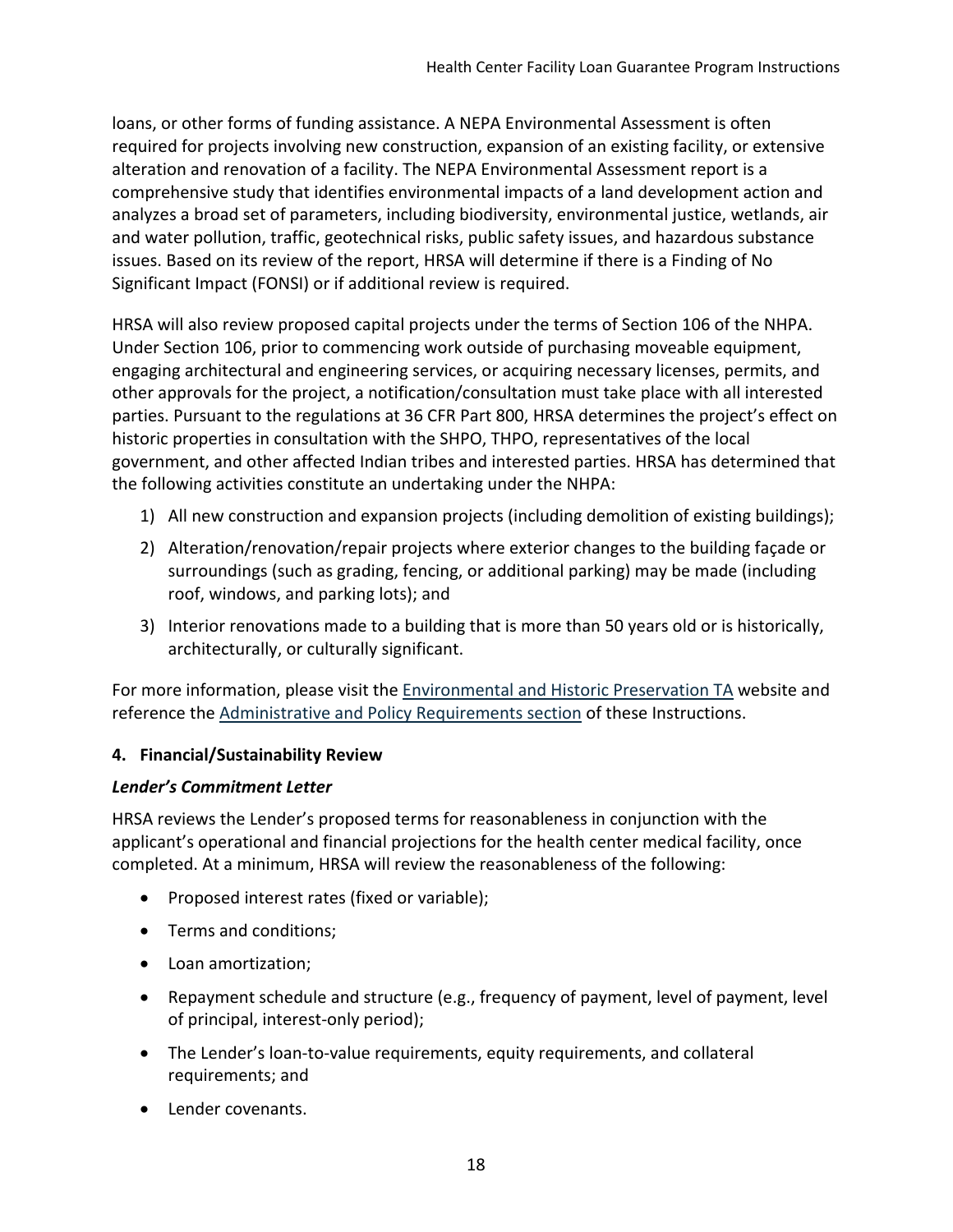### *Lender's Credit Analysis and Underwriting*

HRSA analyzes both quantitative and qualitative aspects in underwriting guarantees. HRSA's methodology focuses on risk assessment, evaluating past performance, and the applicant's capacity to meet operational and financial projections and repay the proposed debt. HRSA reviews the Lender's credit analysis and underwriting of the proposed financing to ensure that the Lender has made an appropriate assessment of any risks associated with making the loan. HRSA includes its review of the Lender's credit analysis in making determinations about the appropriateness of the loan, and will obtain any additional information necessary to evaluate the LGP application while conducting its internal review of organizational capacity, project viability, operating and financial performance, and during the on-site review (see below).

### *Organizational Capacity*

HRSA reviews Part G. Management and Governance from the application form to evaluate:

- **Management's qualifications and capabilities.** HRSA assesses management's credentials, length of experience and employment with the health center, stability and capacity to address leadership turnover, organizational structure and achievements, strategic planning and preparation for industry changes, and level of community support and engagement.
- **Board composition and qualifications**. HRSA reviews Board minutes and interviews members to assess the Board's involvement and understanding of the proposed new health center medical facility project development and the projected loan obligations.

### *Operating and Financial Performance*

HRSA assesses the Lender's analysis of the health center's historical operating and financial performance trends, by examining four years of the applicant's most recent audited financial statements, unaudited interim statements, historical visit volume and patient services payer mix from UDS, HRSA site visit reports, and other operational and financial data provided to assess the applicant's financial performance. Additionally, Lender's must provide the OFI information and detail mitigation strategies when performance figures trend negative or meet or fall short of established concern level indices. The OFI information provides a concern level index and includes questions that must be addressed when identifying performance indicator anomalies or negative trends/figures. The financial and operating indicators and associated concern levels include the following: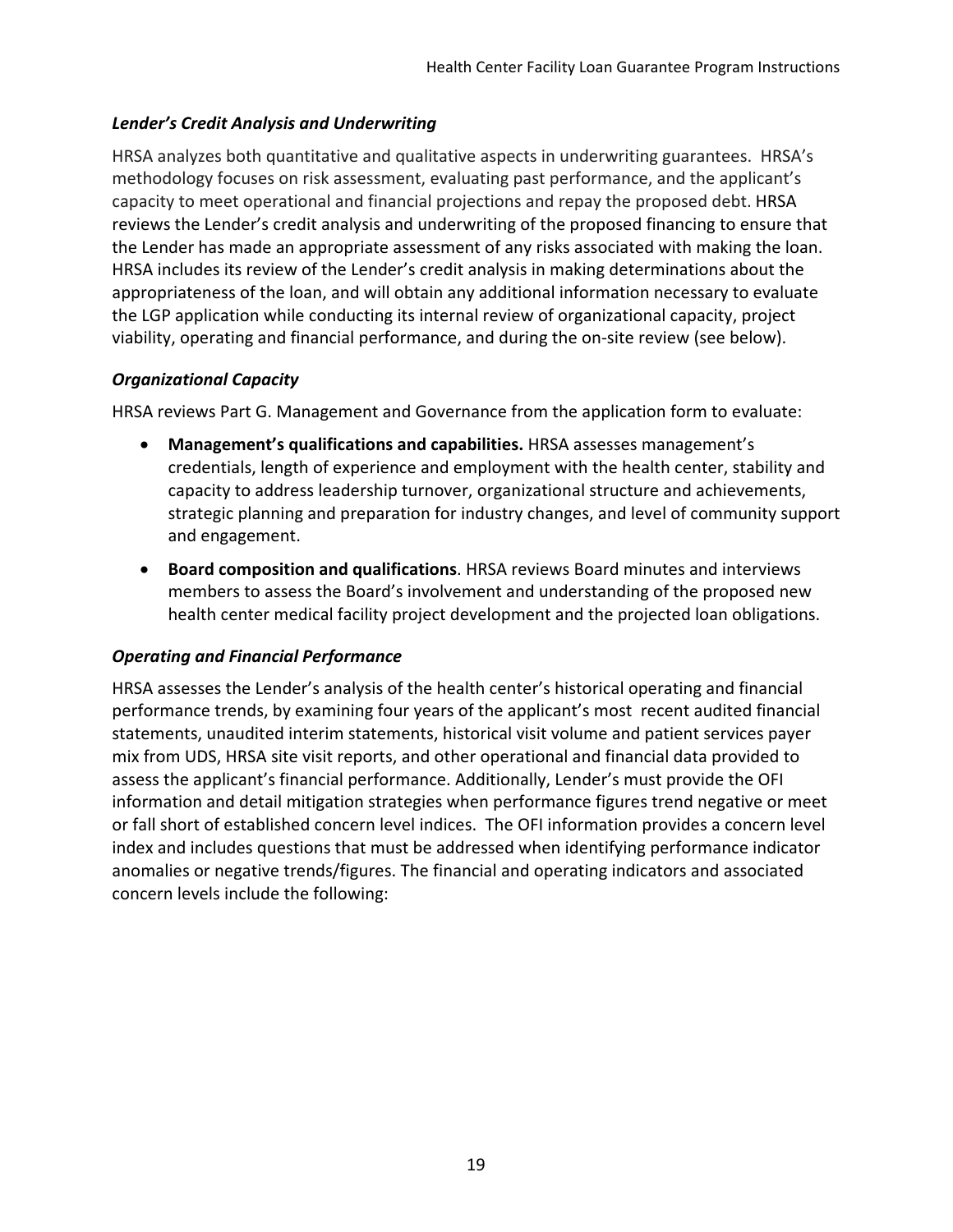| <b>Historical Operating and Performance Indicators</b>            | <b>Concern Level</b>                                              |  |
|-------------------------------------------------------------------|-------------------------------------------------------------------|--|
| <b>Billable Visits</b>                                            | Decreasing                                                        |  |
| Physician Productivity (Visits/FTE/Year)                          | <1,500 Visits                                                     |  |
| Dentist Provider Productivity (Visits/FTE/Year)                   | <750 Visits                                                       |  |
| <b>Revenue Drivers/Liquidity</b>                                  |                                                                   |  |
| Days Receivable                                                   | $>60$ Day                                                         |  |
| Days Cash on Hand                                                 | <30 Days                                                          |  |
| <b>Current Ratio</b>                                              | < 1.2                                                             |  |
| <b>Debt Capacity</b>                                              |                                                                   |  |
| > 75<br>Leverage Ratio                                            |                                                                   |  |
| EBIDTA<br>Negative                                                |                                                                   |  |
| (Earnings Before Interest, Taxes, Depreciation, and Amortization) |                                                                   |  |
| < 1.00<br>Debt Service Coverage Ratio                             |                                                                   |  |
| <b>Solvency</b>                                                   |                                                                   |  |
| Net Assets & Net Assets Ratio                                     | <b>Negative or Decreasing Net Assets</b><br>& Low Net Asset Ratio |  |
| <b>Operating Margin</b><br>< 1.5%                                 |                                                                   |  |
| Days in Accounts Payable                                          | >60 Days                                                          |  |

HRSA examines negative trends, anomalies, and management's response to those events. The indicators are evaluated as a whole and no one indicator is exclusively determinative of the outcome.

## *Project Viability*

Project viability is a key component of the LGP review. HRSA assesses applicants' effectiveness in responding to the needs of the health center's patient population, the changing dynamics of its health care environment, and potential or anticipated changes in its funding environment. As part of reviewing the project loan information, HRSA references feasibility studies submitted to the Lender for project strengths and weaknesses, risk exposure, loan repayment, and organizational capacity to sustain the new project site during and beyond the life of the loan.

To assess the project's viability, HRSA evaluates:

• **Project development**. HRSA assesses whether or not the applicant has site control, or the length of time required to obtain site control by securing ownership or a lease for the property, and if the project site is allowable under the current zoning, regulations, and environmental requirements. HRSA determines if a project development team is in place to manage the project and reviews the proposed timeline for architectural designs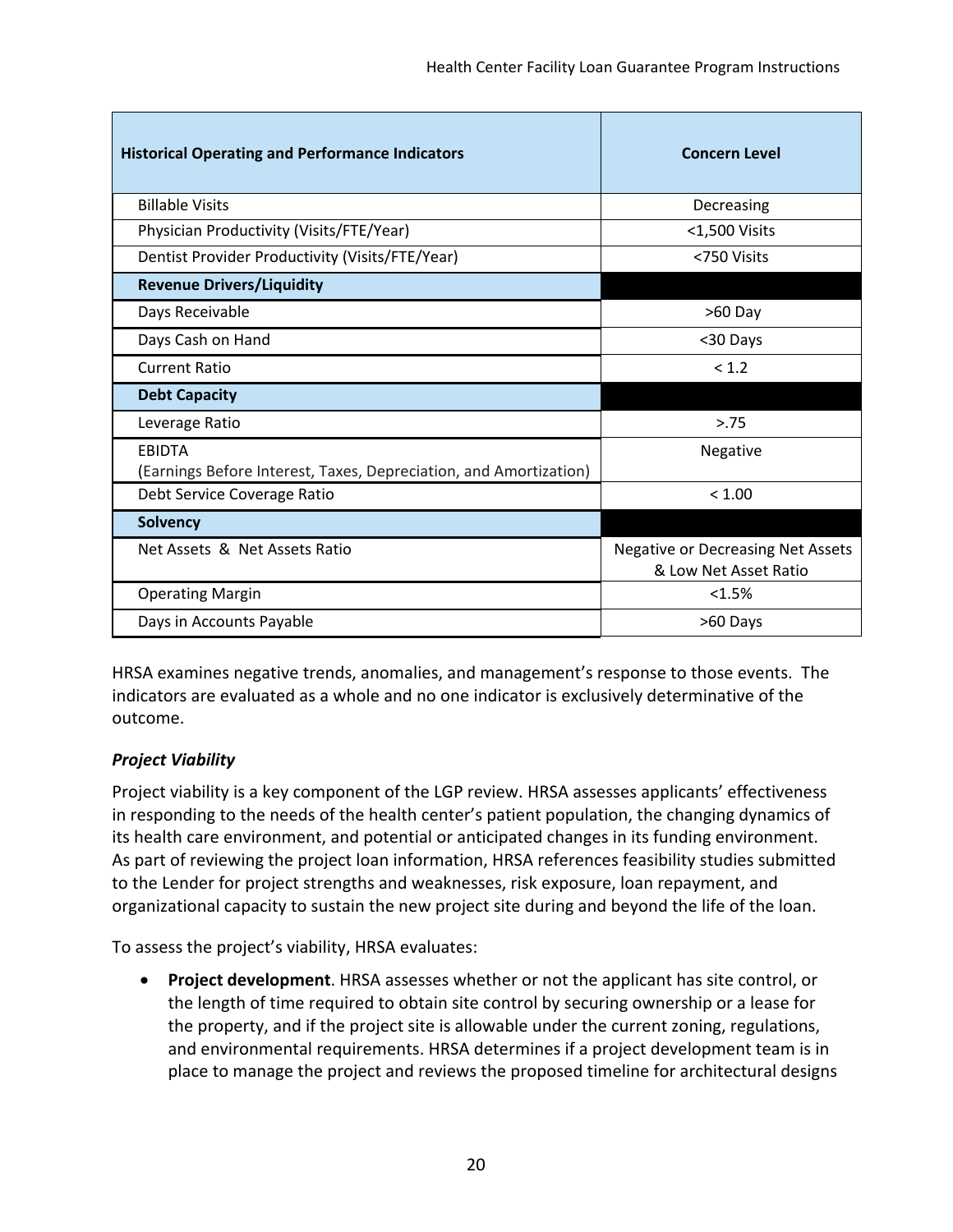and obtaining regulatory approvals. Additionally, HRSA reviews the management team's experience with completing similar projects within budget.

- **Project funding sources and uses**. HRSA reviews the proposed project development budget and its underlying assumptions to determine if expense listings are missing and if the budget is reasonable given the scope of the proposed capital project. In reviewing the budget, HRSA determines the project's funding readiness and the applicant's ability to meet the anticipated obligations by assessing the status of the project funding sources, including contributions by the applicant and other funding sources.
- **Operating and financial projections**. HRSA analyzes the applicant's financial and operating projections for the project and for the organization in terms of revenue (growth and mix), financial performance (liquidity, expenses, and collections), payer mix, patient utilization, patient costs, staffing, and staffing productivity. Based on the applicant's historical performance and management's start-up plans for the project, HRSA analyzes management's ability to meet its operational and financial projections and carry the proposed debt. These projections will be evaluated for whether or not assumptions are realistic and projections are achievable. HRSA also conducts "stress" tests to determine project sustainability and the applicant's debt carrying capacity if the performance were to fall short of the projections.
- **Market demand and environmental landscape**. HRSA reviews evidence of market demand for the project, evaluates market conditions, and determines the nature and depth of the applicant's community ties to ensure that it understands the community it is proposing to serve and that the community is supportive of both the organization and the proposed project.
- **Implementation capacity.** HRSA assesses the likelihood of management achieving a successful project by reviewing the applicant's history and management's implementation plans, including clinician recruitment and patient outreach plans during the on-site review.

### <span id="page-20-0"></span>**5. On-Site Review**

After HRSA completes its desk review of the application, HRSA will conduct an on-site review to obtain or confirm any information from the Lender's underwriting, including the loan terms, organizational capacity, project viability, and the operating and financial performance of the applicant. The on-site review provides an opportunity to conduct an in-person visit and tour of the proposed health center medical facility location and interview the applicant's management, board, and Lender. Additionally, HRSA will be able to confirm its findings in the A/E reasonableness and NEPA/HP review.

### <span id="page-20-1"></span>**6. Loan Guarantee Conditional Commitment**

HRSA issues a conditional commitment for a guarantee for all approved applications. Thereafter, the Lender coordinates the loan closing, including negotiating, drafting, and executing all financing and related documents necessary for closing. The timeframe between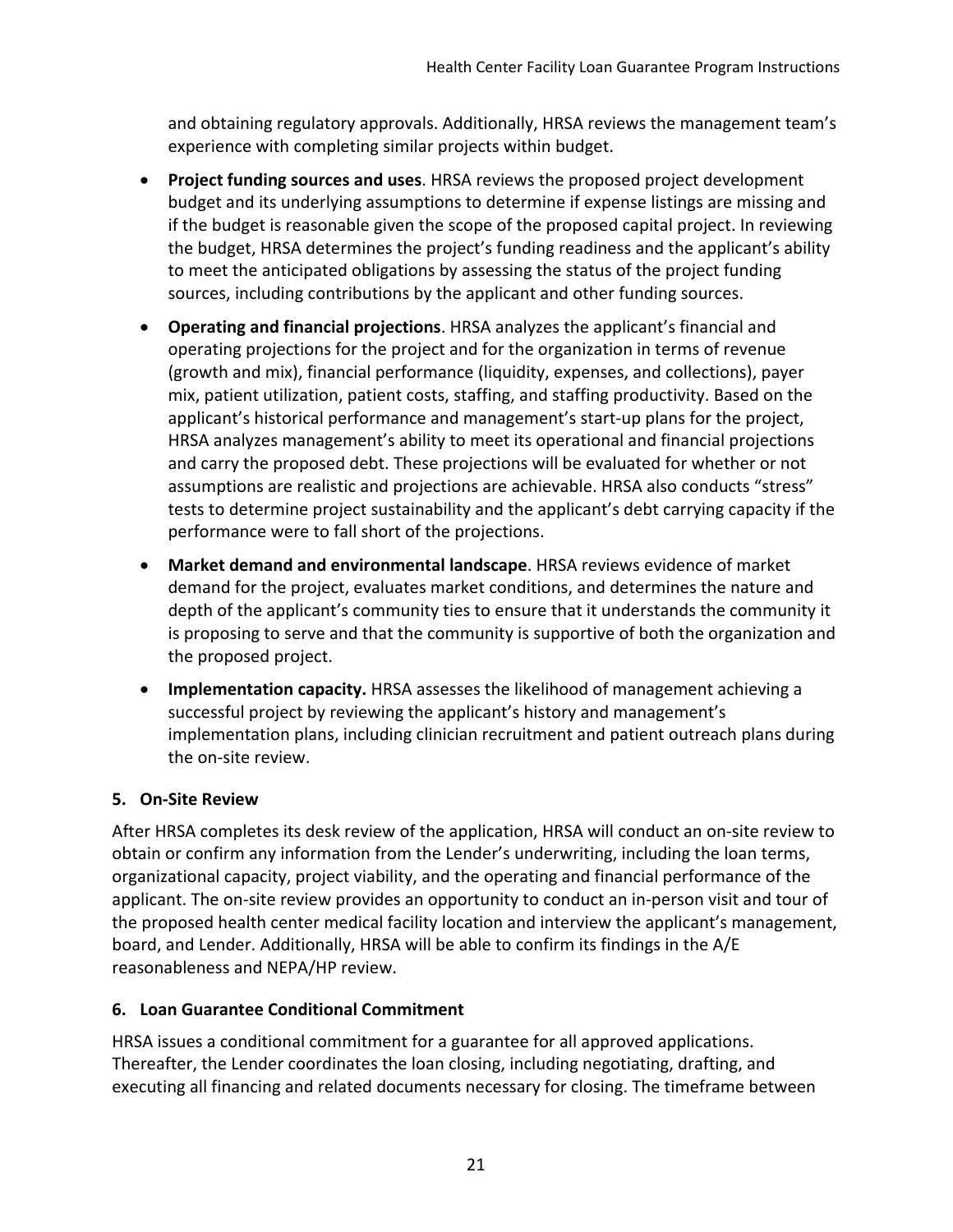issuance of the Conditional Commitment for Guarantee and the loan closing is dependent on the Lender and health center meeting all preconditions of closing.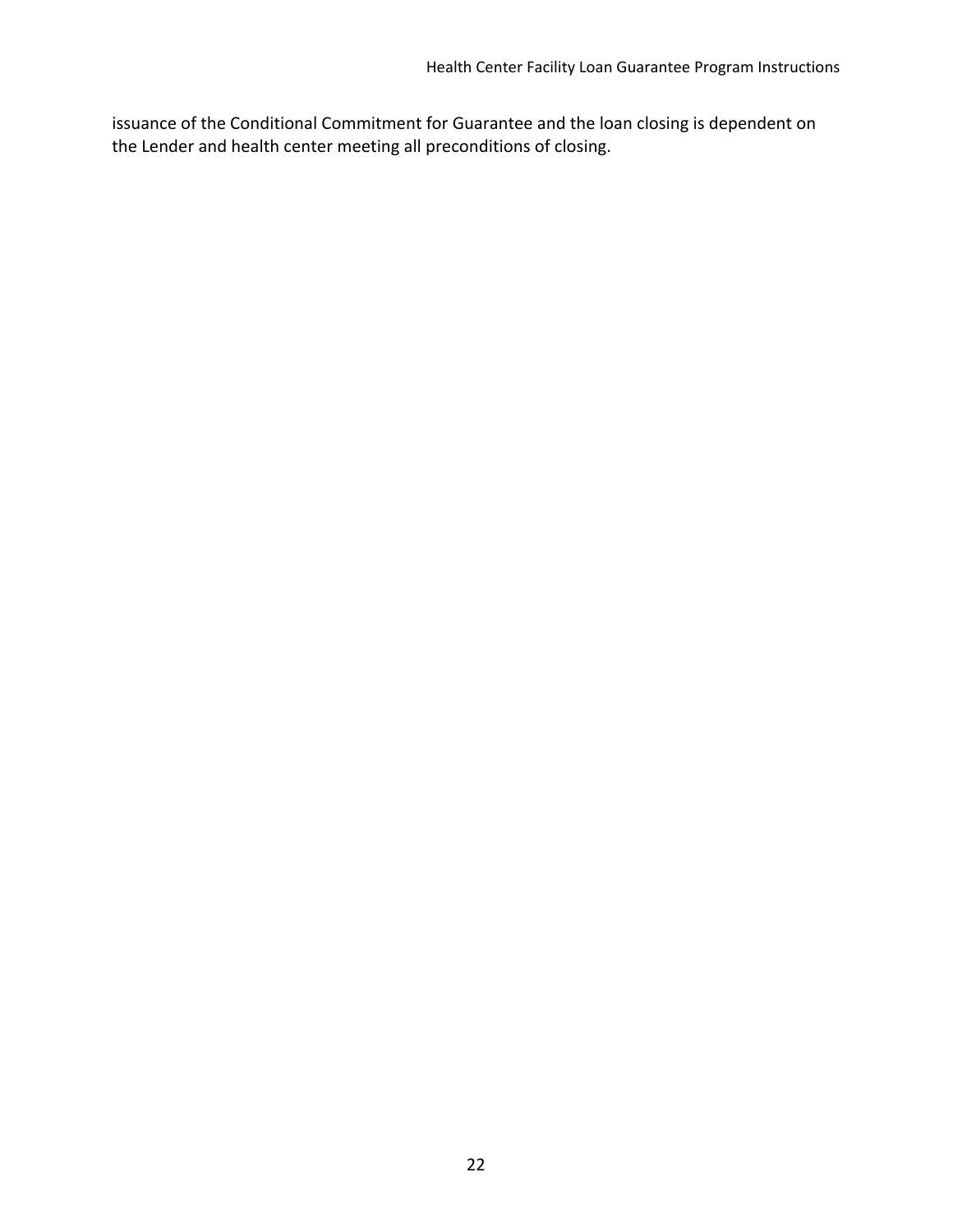# <span id="page-22-0"></span>Chapter 3: Loan Closing, Monitoring, and Administrative and Policy Requirements

# <span id="page-22-1"></span>Loan Closing

Loan closing is the final step in the financing of capital infrastructure projects. The Lender will negotiate final terms with the health center and coordinate the loan closing, including setting the loan closing date and finalizing and executing all financing documentation. While the Lender drafts, negotiates, and executes all financing documentation, HRSA will work with the Lender to prepare and execute the Loan Guarantee Agreement and the Loan Note Agreement with the Lender.

# <span id="page-22-2"></span>**Lender Certification Requirements**

Prior to the closing date, the Lender shall furnish to HRSA a loan closing checklist listing all of the documentation required for delivery upon closing, copies of all documents related to the financing, and certify the items below by delivering a Lender's certification that, at a minimum:

- <span id="page-22-3"></span>1) There has been no material change in the loan terms and conditions as set forth in the Loan and Security Agreement and Promissory Note since the issuance of the Conditional Commitment for Guarantee, unless such changes have been approved by HRSA;
- 2) The loan proceeds will be disbursed for purposes and in amounts consistent with the loan guarantee;
- 3) All required security instruments have been obtained and all Unified Commercial Code (UCC) statements have been or will be filed and recorded as soon as possible post-closing;
- 4) Lien priorities are consistent with the requirements of the loan guarantee. No claims or liens of laborers, subcontractors, suppliers of machinery and equipment, or other parties have been or will be filed against the collateral and no suits are pending or threatened that would adversely affect the collateral when the security instruments were filed;
- 5) The health center has marketable title to the collateral, subject to the instrument securing the loan to be guaranteed and to any other exceptions approved in writing by HRSA;
- <span id="page-22-4"></span>6) There have been no adverse changes in the health center's financial condition, and the health center has furnished financial statements prepared for the most recent quarter;
- 7) All payment and performance bonds have been obtained, if warranted;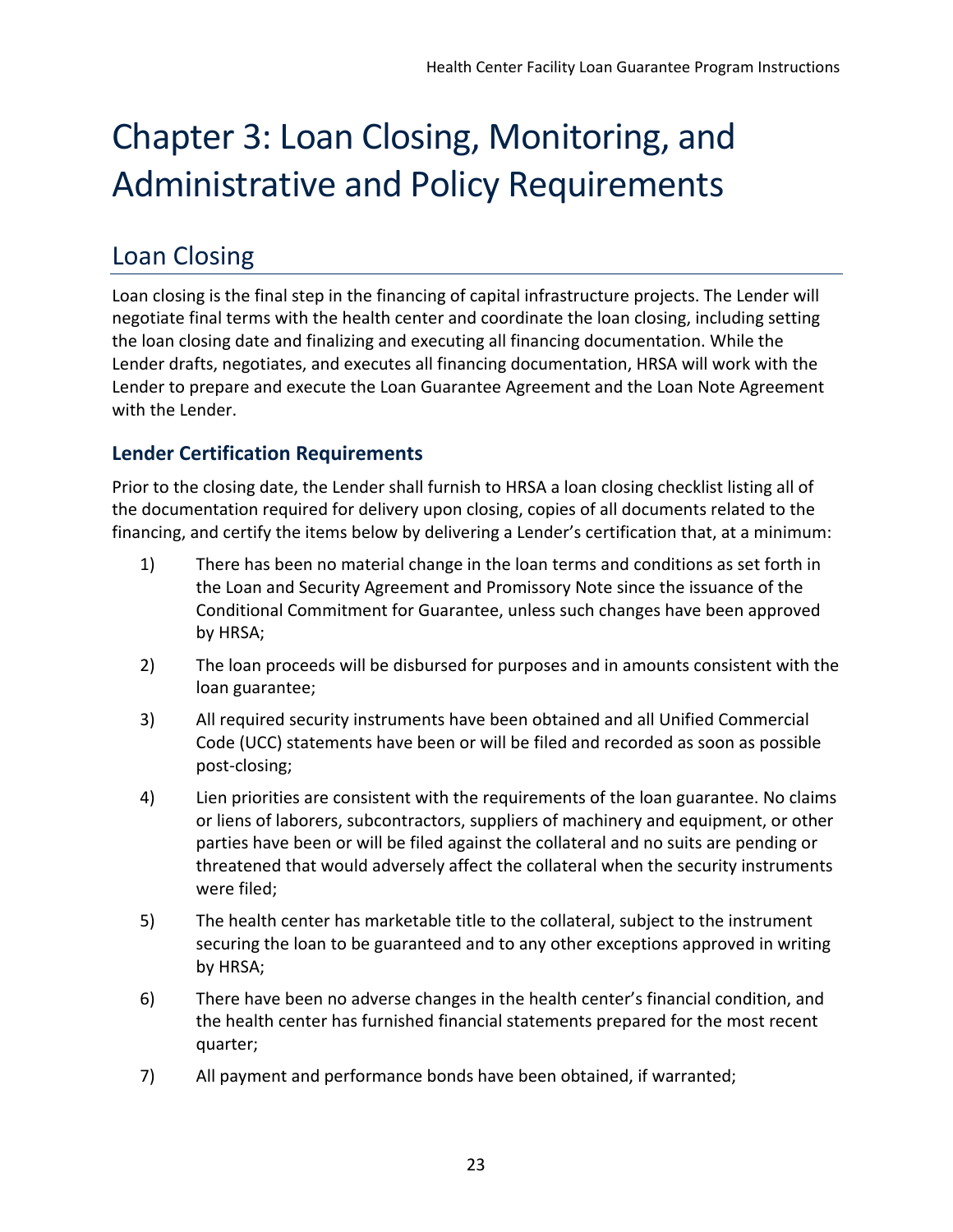- 8) All insurance required has been obtained for the health center/property, including but not limited to hazard, flood, liability, worker compensation, and general liability;
- 9) All planned property acquisition has been or will be completed (if applicable);
- 10) The project development has been or will be substantially completed in accordance with plans and specifications, and it conforms with applicable federal, state and local codes;
- 11) All necessary agreements for construction and architect/engineering have been obtained in accordance with all federal, state, and local requirements;
- 12) All legal opinions by counsel have been obtained; and
- 13) All environmental reports, inspections, and surveys for the project have been performed in accordance with applicable federal, state, and local requirements.

All items listed above must be completed before HRSA delivers an executed Loan Guarantee Agreement and Loan Note Agreement. Any delays in finalizing these items prior to closing will result in a change to the closing date. Additionally, any material or adverse changes described in items [\(i\)](#page-22-3) and [\(vi\)](#page-22-4) will result in delays to the loan closing.

# <span id="page-23-0"></span>**Issuing the Guarantee**

The Loan Guarantee Agreement and Loan Note Agreement govern the guarantee and outline the expectations and requirements of the Lender, health center, and HRSA throughout the life of the loan. Specifically, the agreements (i) identify the types of defaults; (ii) detail the logistics for presenting HRSA with a guarantee demand; (iii) define modifications or material changes to the terms of the loan; and (iv) document the requirements to provide notice or request approval from the parties to each agreement. Please see the Monitoring section below for information regarding additional rights and responsibilities under the LGP.

# <span id="page-23-1"></span>Monitoring

As part of the LGP, HRSA will conduct ongoing review and monitoring after the loan and the loan guarantee are executed. The originating Lender is responsible for servicing the loan and is required to monitor the C/E or A/R activities and to conduct continuous monitoring during the life of the loan.

HRSA will review quarterly reports submitted by the Lender and health center borrower on the status of the project, the applicant's ongoing operating and financial performance, loan repayment and other loan data. The applicant's use of funds must be consistent with the information as set forth in the application package. Any material departure from the approved application information must be pre-approved by HRSA. Further, HRSA will conduct site reviews once every 3 years or as needed to review the applicant's compliance with the terms of the loan guarantee, as well as to carry out programmatic and financial monitoring.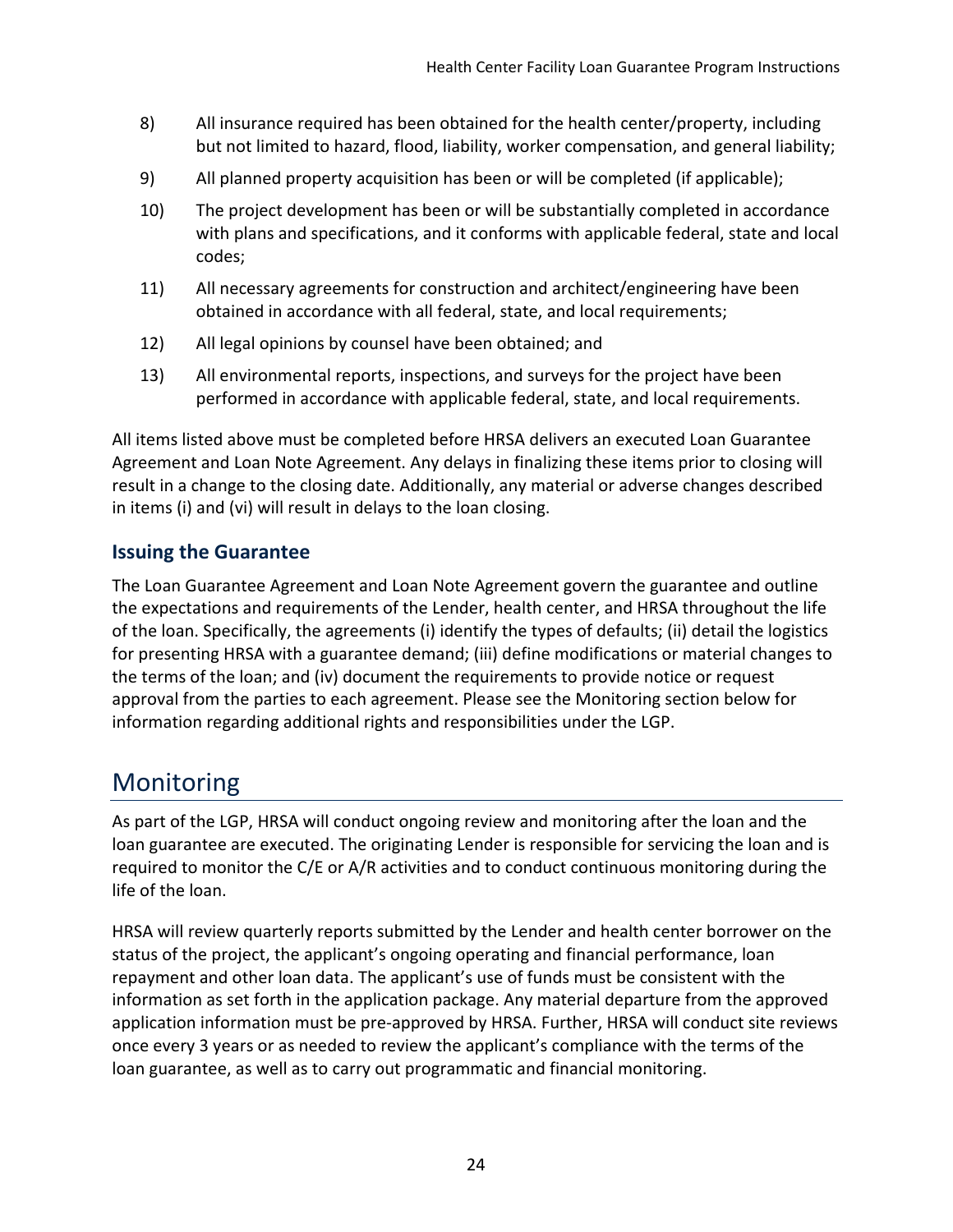# <span id="page-24-0"></span>**Reporting Requirements**

The health center and Lender will provide to HRSA quarterly financial statements (within 45 days of quarter close) and independent annual audited financial statements as required under 45 CFR Part 75 (within 120 days of year-end) prepared in accordance with generally accepted accounting principles (GAAP). In addition, the applicant and Lender will provide a semi-annual progress report, which shall include at a minimum the following information obtained during the period of the loan guarantee:

- Project completion status (percent complete) and current construction schedule (during A/R or C/E period only)
- Actual versus projected budget information sources and uses of funds (during A/R or C/E period only)
- Status of compliance with loan terms, conditions, and covenants
- Operating performance
- New Markets Tax Credit (NMTC) loan compliance (if applicable)
- Loan repayments/restructurings
- Loan amounts disbursed to date
- Semi-annual and fiscal year billable visit volume at the project site.

# <span id="page-24-1"></span>**Default Monitoring**

The Lender will notify HRSA when the health center is either:

- 1) 30 days past due on a payment; or
- 2) In default

As stated in the [Loan Guarantee Agreement,](https://bphc.hrsa.gov/sites/default/files/bphc/programopportunities/fundingopportunities/hcf-lgp/loan-guarantee-agreement.pdf) the Lender and health center will negotiate in an attempt to cure defaults. If the Lender concludes that liquidation of a guaranteed loan account is necessary because of one or more defaults or third-party interests (e.g., mechanics' liens or unpaid tax liabilities) that the health center cannot or will not cure or eliminate within a reasonable period of time, the Lender will arrange a meeting with HRSA to discuss the next steps associated with the default.

# <span id="page-24-2"></span>Administrative and Policy Requirements

The following information is general administrative and policy information for applications involving capital infrastructure projects; however, applicants must ensure that their projects comply with all applicable federal, state, and local laws (including but not limited to those described below).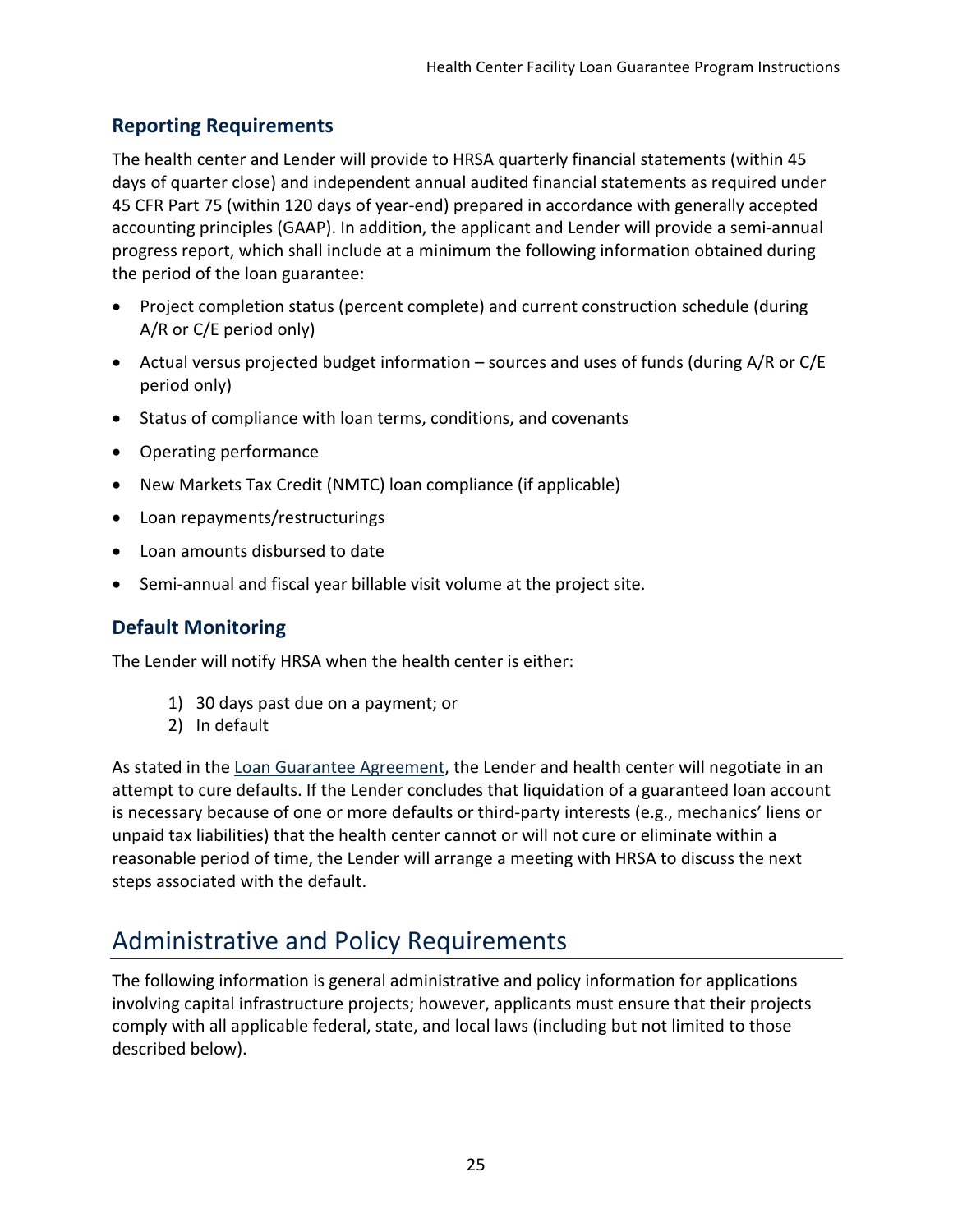## <span id="page-25-0"></span>**Accessible Design Requirements**

On September 15, 2010, the U.S. Department of Justice published revised Americans with Disabilities Act (ADA) regulations that include revised accessibility standards, called the 2010 Standards for Accessible Design, which establish minimum criteria for accessibility in design and construction. The final rules went into effect on March 15, 2011.

The Architectural Barriers Act of 1968, as amended, the Federal Property Management Regulations, and the Uniform Federal Accessibility Standards issued by the General Services Administration (41 CFR 101-19.6, Appendix C) set forth requirements to make facilities designed, built, altered, or leased with federal funds accessible to and usable by the physically handicapped. These regulations also include minimum design standards. The [ADA \(42 U.S.C.](http://www.ada.gov/pubs/ada.htm)  [12101 et seq.\)](http://www.ada.gov/pubs/ada.htm) and [Architectural Barriers Act accessibility requirements](http://www.access-board.gov/guidelines-and-standards/buildings-and-sites/about-the-ada-standards/background/ada-aba-accessibility-guidelines-2004) are available online.

### <span id="page-25-1"></span>**Leasehold Improvements**

While leasehold improvements are allowed, please note:

- 1) LGP applicants must obtain and submit with their application a Landlord Letter of Consent from the lessors/property owners, permitting the health center to undertake the proposed project;
- 2) The length and terms of the lease must allow sufficient value to be realized from the project supported by the guaranteed loan. HRSA will take into account the loan amount, project scope, duration of the lease, the expected life of the facility/improvements, and the use of the facility for guaranteed loan supported purposes. The term of the guaranteed loan must be less than or equal to the current lease term; and
- 3) The lease agreement must provide the applicant reasonable control.<sup>[17](#page-25-3)</sup>

## <span id="page-25-2"></span>**Sustainable Design**

The [Executive Order on Catalyzing Clean Energy Industries and Jobs Through Federal](https://www.whitehouse.gov/briefing-room/presidential-actions/2021/12/08/executive-order-on-catalyzing-clean-energy-industries-and-jobs-through-federal-sustainability/)  [Sustainability](https://www.whitehouse.gov/briefing-room/presidential-actions/2021/12/08/executive-order-on-catalyzing-clean-energy-industries-and-jobs-through-federal-sustainability/) commits the Federal government to leading the way on reducing emissions across federal operations, investing in American clean energy industries and manufacturing, and creating clean, healthy, and resilient communities. In support of this Executive Order, HRSA encourages the incorporation of sustainable design principles in the design, construction, and operations of facilities that we support through federal funds.

As applicable, LGP applications should include information concerning U.S. Green Building Council recommendations, American Society of Heating Refrigerating and Air Conditioning Engineers (ASHRAE) 90.1 Building Standards for energy efficiency for commercial buildings, or other sustainable standards, and how these may improve the project and benefit the community, patients, and staff.

<span id="page-25-3"></span><sup>&</sup>lt;sup>17</sup> "Reasonable control" is considered the ability to implement the project and realize the benefits of the project without unnecessary demands, such as unreasonably restrictive access and limited control, at the site.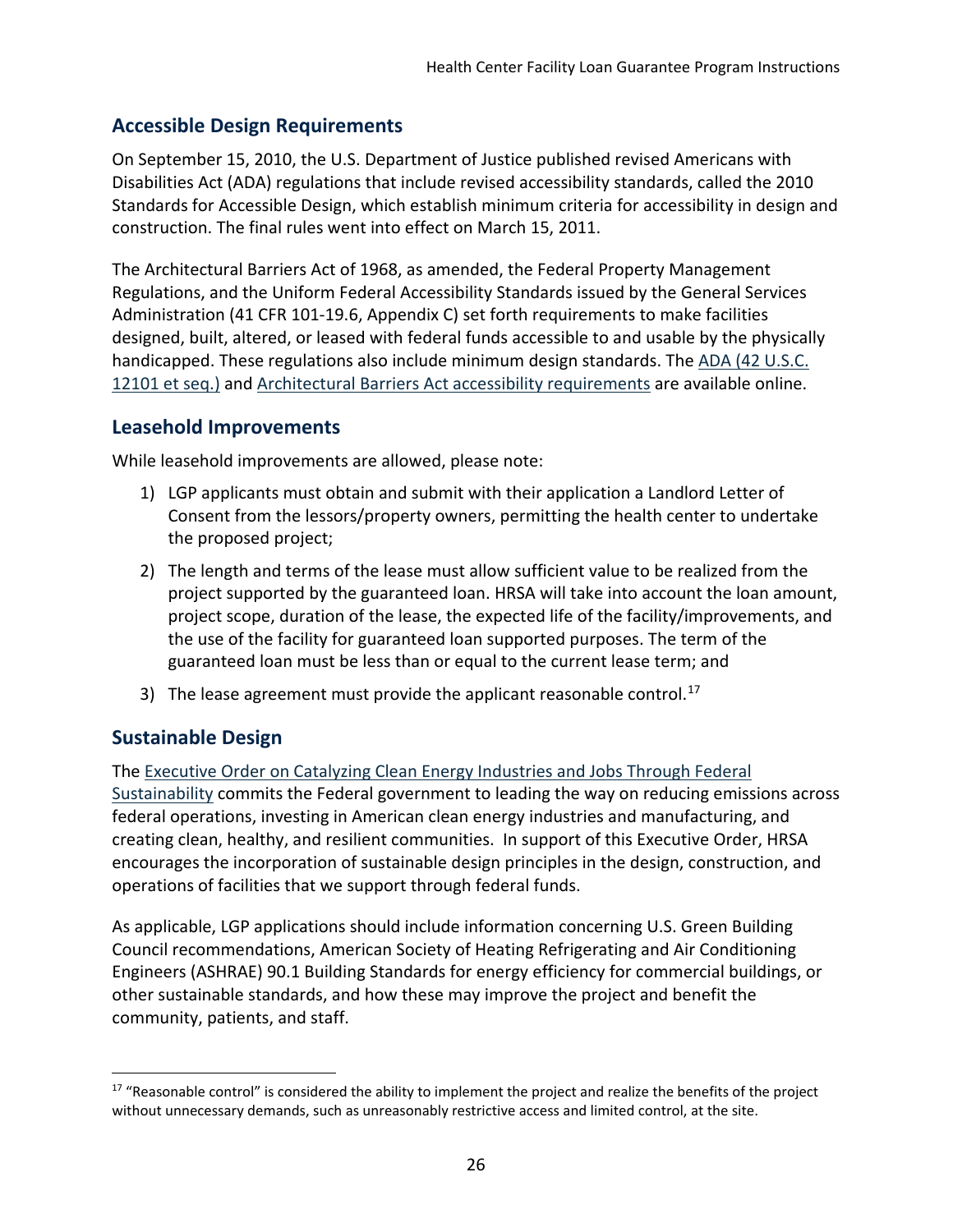To the greatest extent practicable for a project, applicants must demonstrate incorporation of appropriate sustainability principles and federal green building requirements in the following federal statutes:

- [EPA Guiding Principles for Sustainable Federal Buildings](https://www.epa.gov/greeningepa/guiding-principles-sustainable-federal-buildings)
- Executive Order [13834: Efficient Federal Operations](https://www.sustainability.gov/pdfs/eo13834_instructions.pdf)
- [Energy Independence and Security Act of 2007 \(EISA\)](https://www.epa.gov/greeningepa/energy-independence-and-security-act-2007)
- [Energy Policy Act of 2005 \(EPAct 2005\)](https://www.epa.gov/laws-regulations/summary-energy-policy-act)

For further guidance, applicants may reference:

- **EPA Green Building Standards**
- [Green Guide for Health Care](http://www.gghc.org/)
- The Healthier Hospitals Initiative
- The U.S. Green Buildings Council
- [Facility Guidelines Institute](https://fgiguidelines.org/)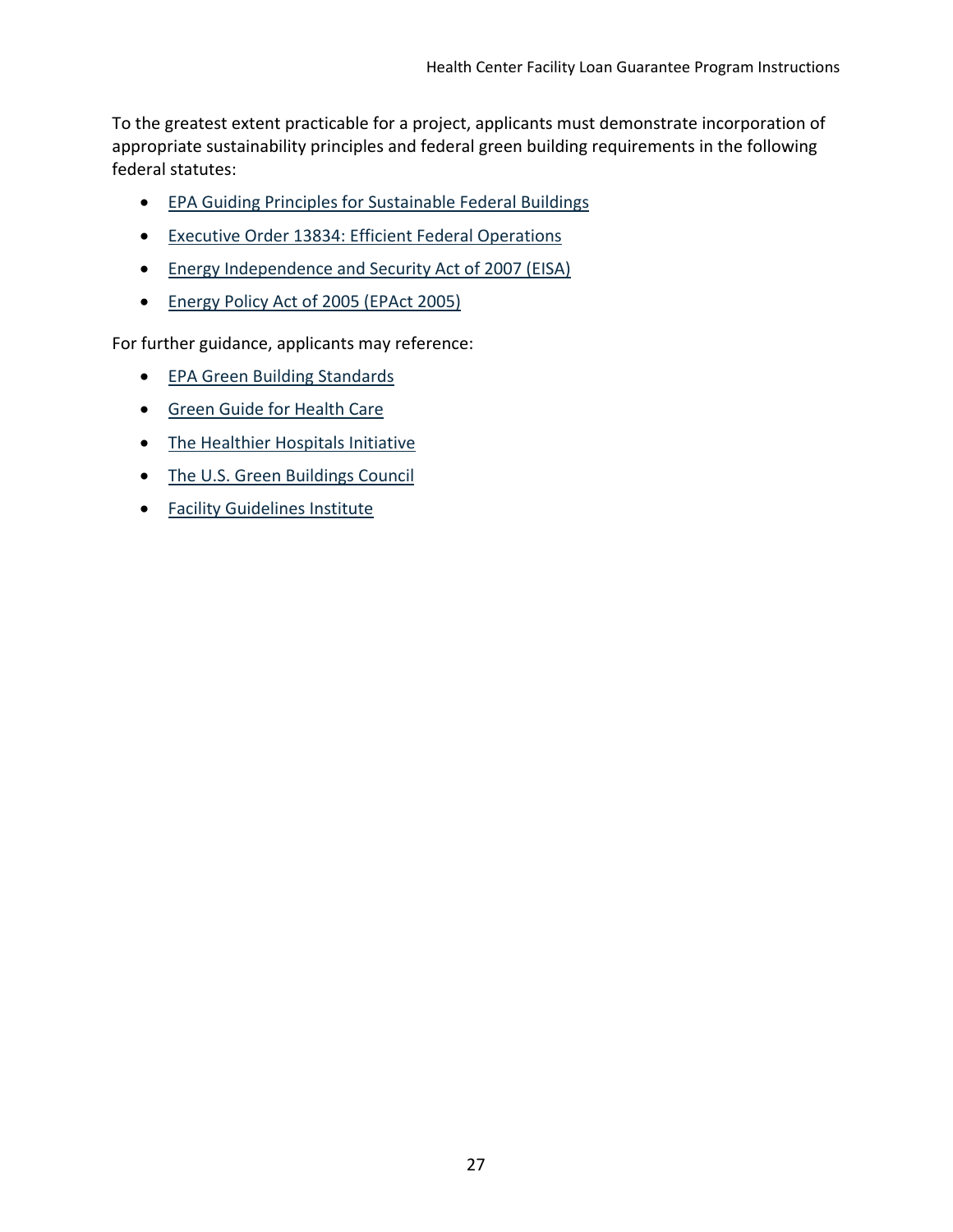# <span id="page-27-0"></span>Chapter 4: Other Federal Program Considerations

# <span id="page-27-1"></span>Other Federal Program Considerations

HRSA recommends that applicants also consider using other federal programs to support their capital infrastructure project needs. The descriptions below provide a brief overview of some of the options available to health centers.

# <span id="page-27-2"></span>**New Markets Tax Credit (NMTC) Financing**

HRSA may elect to guarantee health center construction and renovation loans made in connection with transactions using new markets tax credits (NMTC). The NMTC Program is authorized under the Community Renewal and Tax Relief Act of 2000, and is jointly administered by the CDFI Fund and the Internal Revenue Service (IRS). NMTC provide a credit against federal income taxes for investors who make Qualified Equity Investments (QEIs) in certified financial intermediaries called Community Development Entities (CDEs) certified by the U.S. Department of the Treasury. CDEs, in turn, use the proceeds of these QEIs to make Qualified Low-Income Community Investments (QLICIs), such as business loans, in low-income communities. In exchange for investing in CDEs, investors claim a tax credit worth 39 percent of their original CDE equity stake, which is claimed over a 7-year period. For further information on the NMTC program and CDEs, please visit the [CDFI Fund](http://www.cdfifund.gov/nmtc) website.

# <span id="page-27-3"></span>**Opportunity Zones**

HRSA may elect to guarantee loans to support health center projects located in Qualified Opportunity Zones as designated under section 13823 of the [2017 Tax Cuts and Jobs Act.](https://www.congress.gov/115/crpt/hrpt466/CRPT-115hrpt466.pdf) In order to spur economic development and job creation, investments in these zones provide tax benefits to investors who invest in these communities. Specifically, the Act amends the Internal Revenue Code to allow tax deferral on eligible capital gains by making an appropriate investment in a Qualified Opportunity Fund and meeting other requirements. For more information, including a list of Qualified Opportunity Zones and eligibility criteria, please visit [https://www.cdfifund.gov/opportunity-zones.](https://www.cdfifund.gov/opportunity-zones)

# <span id="page-27-4"></span>**U.S. Department of Agriculture (USDA) Community Facilities Guaranteed Loan Program**

USDA's Community Facilities Guaranteed Loan Program provides federal guarantees to eligible Lenders to help build infrastructure in rural areas. A community facility is defined as "a facility that provides an essential service to the local community for the orderly development of the community in a primarily rural area, and does not include private, commercial or business undertakings." Under this definition, health center facility projects may qualify if the Lender financing the project is eligible pursuant to specific USDA requirements, including that the